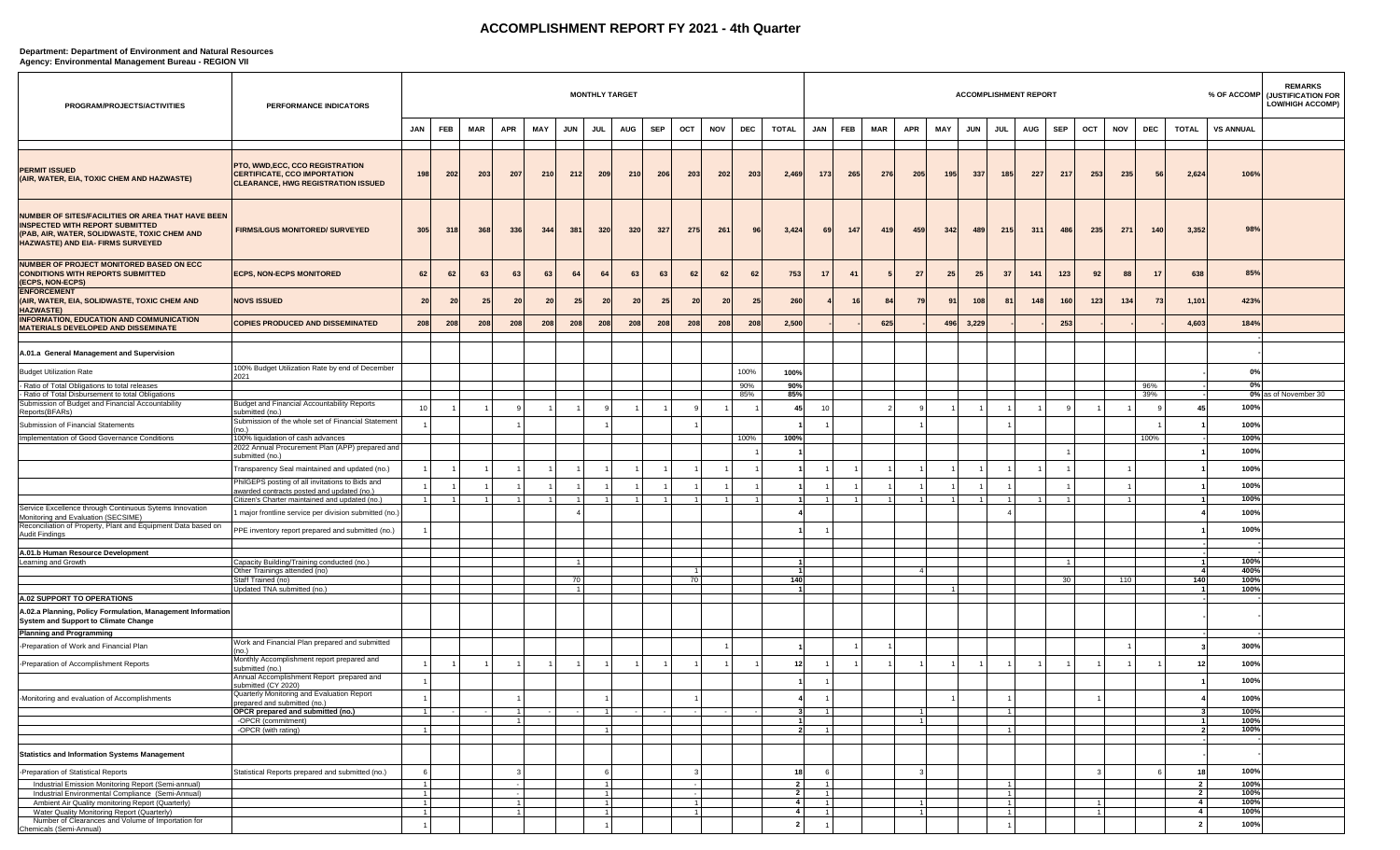| PROGRAM/PROJECTS/ACTIVITIES                                                                                                                                        | PERFORMANCE INDICATORS                                                                                                                    |                                   |                               |                                  |    |                                  |                                  | <b>MONTHLY TARGET</b>            |                |                                                              |                |                |                                  |          |                                  |                       |                     |                      |                                   |                                  |                                 | <b>ACCOMPLISHMENT REPORT</b> |                                   |                |            |                                   |              |                                                   | <b>REMARKS</b><br>% OF ACCOMP (JUSTIFICATION FOR<br><b>LOW/HIGH ACCOMP)</b> |
|--------------------------------------------------------------------------------------------------------------------------------------------------------------------|-------------------------------------------------------------------------------------------------------------------------------------------|-----------------------------------|-------------------------------|----------------------------------|----|----------------------------------|----------------------------------|----------------------------------|----------------|--------------------------------------------------------------|----------------|----------------|----------------------------------|----------|----------------------------------|-----------------------|---------------------|----------------------|-----------------------------------|----------------------------------|---------------------------------|------------------------------|-----------------------------------|----------------|------------|-----------------------------------|--------------|---------------------------------------------------|-----------------------------------------------------------------------------|
|                                                                                                                                                                    |                                                                                                                                           | <b>FEB</b><br>JAN                 | <b>MAR</b>                    | <b>APR</b>                       |    | MAY<br><b>JUN</b>                | JUL                              | <b>AUG</b>                       | <b>SEP</b>     | OCT                                                          | <b>NOV</b>     | DEC            | <b>TOTAL</b>                     | JAN      |                                  | <b>FEB</b>            | <b>MAR</b>          | <b>APR</b>           | MAY                               | <b>JUN</b>                       | <b>JUL</b>                      | <b>AUG</b>                   | <b>SEP</b>                        | OCT            | <b>NOV</b> | <b>DEC</b>                        | <b>TOTAL</b> | <b>VS ANNUAL</b>                                  |                                                                             |
| Hazardous Waste Generation by Type (Quarterly)                                                                                                                     |                                                                                                                                           | $\overline{1}$                    |                               |                                  |    |                                  |                                  |                                  |                |                                                              |                |                |                                  |          |                                  |                       |                     |                      |                                   |                                  |                                 |                              |                                   |                |            |                                   | $\sim$       | 100%                                              |                                                                             |
| Management of ICT Network Infrastructure                                                                                                                           |                                                                                                                                           |                                   |                               |                                  |    |                                  |                                  |                                  |                |                                                              |                |                |                                  |          |                                  |                       |                     |                      |                                   |                                  |                                 |                              |                                   |                |            |                                   |              |                                                   |                                                                             |
| Server Resource Management                                                                                                                                         | Data Center established/managed (no.)                                                                                                     | $\overline{1}$                    | 1<br>$\vert$ 1                | $\mathbf{1}$<br>$\vert$ 1        |    | $\overline{1}$<br>$\overline{1}$ | $\mathbf{1}$<br>$\overline{1}$   |                                  |                | $\mathbf{1}$<br>$\mathbf{1}$<br>$\mathbf{1}$<br>$\mathbf{1}$ |                |                | $\overline{1}$                   |          |                                  | $\overline{1}$        |                     |                      |                                   | $\overline{1}$<br>$\overline{1}$ |                                 |                              | 1<br>$\sim$                       |                |            |                                   |              | 100%                                              |                                                                             |
|                                                                                                                                                                    | Server Resource Monitoring Established (no)<br>Servers Monitored/Managed (no)                                                             | $\overline{1}$<br>$\overline{2}$  | $\overline{2}$                | $\overline{2}$                   |    | $\mathcal{L}$                    | $\overline{2}$                   | $\overline{1}$<br>$\mathfrak{p}$ |                | $\mathcal{P}$<br>$\mathcal{P}$                               |                |                | $\overline{1}$<br>2              |          | $\overline{1}$<br>$\mathcal{P}$  | $\overline{2}$        | $\mathbf{1}$        |                      | 1 <sup>1</sup><br>$\mathcal{P}$   | $\mathcal{L}$                    | $\overline{1}$<br>$\mathcal{P}$ |                              | $\overline{2}$                    |                |            | $\overline{1}$                    |              | 100%<br>100%                                      |                                                                             |
|                                                                                                                                                                    | Server Upgraded/Deployed (no)                                                                                                             | 1                                 | 1 <sup>1</sup>                | 1                                |    | $\overline{1}$                   | $\overline{1}$                   | $\overline{1}$<br>$\overline{1}$ |                | 1 <sup>1</sup>                                               | 1 <sup>1</sup> | $\mathbf{1}$   | $\vert$ 1                        |          | $\overline{1}$                   | $\overline{1}$        | 1                   | $\overline{1}$       | $1 \mid$                          | 1                                | $\overline{1}$                  |                              | 1 <sup>1</sup>                    | $\overline{1}$ |            | $\overline{1}$<br>-1              |              | 100%                                              |                                                                             |
| Vetwork and endpoint Management                                                                                                                                    | Network upgraded/maintained (no.)<br>Computers upgraded/deployed (no.)                                                                    | $\overline{1}$                    | $\overline{1}$                | 1<br>30 <sub>1</sub>             |    | $\overline{1}$                   | 1                                | $\overline{1}$                   |                | 1<br>$\mathbf{1}$                                            |                |                | $\vert$ 1                        | 30       | $\overline{1}$                   | $\overline{1}$        | 1                   | $\mathbf{1}$         | 11                                | $\overline{1}$                   | $\overline{1}$                  |                              | $\overline{1}$<br>17 <sup>1</sup> | 5              |            | -1<br>5 <sub>1</sub>              | $\mathbf{3}$ | 100%<br>100%<br>30 <sup>1</sup>                   |                                                                             |
|                                                                                                                                                                    | Endpoint Protection Deployed (no)                                                                                                         |                                   |                               |                                  |    |                                  |                                  |                                  |                |                                                              |                |                |                                  |          |                                  |                       |                     |                      |                                   |                                  |                                 |                              | $\overline{1}$                    |                |            |                                   |              | 100%                                              |                                                                             |
| Deployment of Active Directory                                                                                                                                     | IT assistance provided (no)<br>Active Directory implemented (no)                                                                          | 10 <sup>1</sup><br>$\overline{1}$ | 10<br>$\overline{1}$          | 10 <sub>1</sub><br>$1 \vert$     | 10 | 10 <sup>1</sup><br>$\vert$ 1     | 10 <sup>1</sup><br>$\vert$ 1     | 10<br>10<br>$\overline{1}$       |                | 10 <sup>1</sup><br>10 <sup>1</sup><br>1                      | 1 <sup>1</sup> | 10<br>10       | $\overline{1}$                   | 120      | 10                               | 15<br>$\overline{1}$  | 25<br>1             | 37<br>$\overline{1}$ | 10 <sup>1</sup><br>1 <sup>1</sup> | 85<br>$\overline{1}$             | 11<br>$\overline{1}$            | 20<br>$\overline{1}$         | 35<br>1 <sup>1</sup>              | 15             |            | 12<br>15                          | 290          | 242%<br>100%                                      |                                                                             |
| <b>ICT Resource Inventory</b>                                                                                                                                      | Computers Registered/Monitored (no)<br>Database Updated (No)                                                                              | $\overline{1}$                    | 100<br>$\overline{1}$         | 1 <sup>1</sup>                   |    | $\overline{1}$                   | $\overline{1}$                   | $\mathbf{1}$                     |                | $\overline{1}$<br>$\mathbf{1}$                               |                |                | $\overline{1}$                   | 100      |                                  | 100<br>$\overline{1}$ | 1 <sup>1</sup>      |                      | 11                                | $\overline{1}$                   |                                 |                              | $\overline{1}$                    |                |            | 10 <sup>1</sup><br>$\overline{1}$ | 110          | 110%<br>100%                                      |                                                                             |
| Information Systems Management and Support                                                                                                                         |                                                                                                                                           |                                   |                               |                                  |    |                                  |                                  |                                  |                |                                                              |                |                |                                  |          |                                  |                       |                     |                      |                                   |                                  |                                 |                              |                                   |                |            |                                   |              |                                                   |                                                                             |
| <b>Operationalization of Frontline Services</b>                                                                                                                    | Online Services operationalized/managed(no.)                                                                                              | 13                                | 13                            | 13                               | 13 | 13                               | 13                               | 13<br>13                         |                | 13 <sup>1</sup><br>13                                        | 13             | 13             |                                  | 13       | 13                               | 13                    | 13                  | 13                   | 13                                | 13                               | 13                              | 13                           | 13                                | 13             |            | 13<br>13                          |              | 100%<br>13                                        |                                                                             |
|                                                                                                                                                                    | Issues Resolved (no)<br>Kiosk Established (no)                                                                                            | $\overline{1}$                    | $\overline{1}$                | $\mathbf{1}$                     |    | $\overline{1}$                   |                                  |                                  |                | $\mathbf{1}$<br>1.                                           |                |                | $\overline{1}$                   |          |                                  |                       |                     |                      | 11                                |                                  |                                 |                              | $\blacktriangleleft$              |                |            | -1                                |              | 100%                                              |                                                                             |
|                                                                                                                                                                    | Users Assisted (no)                                                                                                                       | 5 <sub>1</sub>                    | -5                            | 5 <sub>1</sub>                   |    | -5                               | -5                               |                                  |                | -5<br>5                                                      |                |                | $5 \mid$                         | 60       | 15                               | 10 <sup>1</sup>       | 15 <sup>1</sup>     | 23                   | 10 <sup>1</sup>                   | 50                               | 13                              | 10 <sup>1</sup>              | 20 <sub>1</sub>                   | 12             |            | 10<br>10 <sup>1</sup>             | 198          | 330%                                              |                                                                             |
| Operationalization of Planning & Administrative Support systems                                                                                                    | Systems operationalized/managed (no)                                                                                                      | $\overline{4}$                    |                               |                                  |    |                                  |                                  |                                  |                |                                                              |                |                | $\mathbf{A}$                     |          |                                  |                       |                     |                      |                                   |                                  |                                 |                              |                                   |                |            |                                   |              | 100%                                              |                                                                             |
| Deployment of Office 365                                                                                                                                           | Issues Resolved (no)<br>O365 accounts deployed (no)                                                                                       | $\overline{1}$<br>50              | $\overline{1}$                | $\overline{1}$                   |    | $\vert$ 1                        |                                  | $\mathbf{1}$                     |                | $\mathbf{1}$                                                 |                |                | $\overline{1}$                   | 12<br>50 | $\overline{2}$<br>70             | $\overline{1}$        |                     |                      |                                   | $\overline{1}$                   |                                 |                              | $\overline{1}$                    |                |            | $\overline{1}$                    |              | 108%<br>13<br>140%<br>70                          |                                                                             |
| <b>Records Digitization</b>                                                                                                                                        | Digital Infrastructure established/managed (no)                                                                                           | $\overline{1}$                    | $\sim$                        | 1 <sup>1</sup>                   |    | $\overline{1}$                   |                                  |                                  |                | $\mathbf{1}$                                                 |                |                | $\overline{1}$                   |          |                                  |                       | $\overline{1}$      |                      | 1 <sup>1</sup>                    | $\overline{1}$                   |                                 |                              | 1                                 |                |            |                                   |              | 100%                                              |                                                                             |
| Information Systems Development                                                                                                                                    | Documents Digitally Signed (no.)<br>Systems Developed (no)                                                                                | $\overline{1}$<br>$\sim$          | $\mathbf{1}$                  | $\mathbf{1}$                     |    | $\overline{1}$                   |                                  |                                  |                | 1<br>1                                                       |                |                | $\vert$ 1<br>$\overline{1}$      | 12       |                                  |                       |                     |                      |                                   |                                  | 13                              |                              |                                   |                |            |                                   |              | 125%<br>15<br>100%                                |                                                                             |
|                                                                                                                                                                    | Websites updated/maintaned(no.)                                                                                                           | $\overline{1}$                    | $\overline{1}$                | $\overline{1}$                   |    | $\overline{1}$                   | $\overline{1}$                   |                                  |                | -1                                                           |                |                | $\overline{1}$                   |          | $\overline{1}$                   |                       |                     |                      |                                   | $\overline{1}$                   | $\mathbf{1}$                    |                              | $\mathbf{1}$                      |                |            |                                   |              | 100%                                              |                                                                             |
| Capacity Building/Retooling                                                                                                                                        | Trainings conducted (no)                                                                                                                  |                                   |                               |                                  |    |                                  | $\vert$ 1                        |                                  |                | $\mathbf{1}$                                                 |                |                |                                  |          |                                  |                       |                     |                      | 1                                 | $\overline{1}$                   |                                 |                              | $\overline{2}$                    |                |            |                                   |              | 100%                                              |                                                                             |
| Mapping and Management of Repository Systems/Databases                                                                                                             |                                                                                                                                           |                                   |                               |                                  |    |                                  |                                  |                                  |                |                                                              |                |                |                                  |          |                                  |                       |                     |                      |                                   |                                  |                                 |                              |                                   |                |            |                                   |              |                                                   |                                                                             |
| Repository Systems Management                                                                                                                                      | Repository Systems operationalized/supported (no)                                                                                         | -3                                |                               |                                  |    |                                  |                                  |                                  |                |                                                              |                |                |                                  |          |                                  |                       |                     |                      |                                   |                                  |                                 |                              |                                   |                |            |                                   |              | 100%                                              |                                                                             |
| GIS Mapping                                                                                                                                                        | GIS Shapefiles created/updated (no.)                                                                                                      | 9                                 |                               |                                  |    |                                  |                                  | $\alpha$                         |                | $\mathbf{Q}$                                                 |                |                |                                  |          |                                  |                       | $\alpha$            | $\alpha$             |                                   |                                  | $\alpha$                        |                              |                                   | $\alpha$       |            |                                   |              | 100%                                              |                                                                             |
| <b>Compliance to MITHI Requirements</b><br>Updating of Info. System Strategic Plan                                                                                 | Reports Submitted (no)                                                                                                                    | $\overline{1}$                    |                               |                                  |    |                                  |                                  |                                  |                |                                                              |                |                |                                  |          | $\overline{1}$                   |                       |                     |                      |                                   |                                  |                                 |                              |                                   |                |            |                                   |              | 100%                                              |                                                                             |
|                                                                                                                                                                    |                                                                                                                                           |                                   |                               |                                  |    |                                  |                                  |                                  |                |                                                              |                |                |                                  |          |                                  |                       |                     |                      |                                   |                                  |                                 |                              |                                   |                |            |                                   |              |                                                   |                                                                             |
| <b>Climate Change</b><br>P1. Implementation and promotion of the entity-level GHG<br>Inventory and Management to quantify and report GHG<br>emissions and removals |                                                                                                                                           |                                   |                               |                                  |    |                                  |                                  |                                  |                |                                                              |                |                |                                  |          |                                  |                       |                     |                      |                                   |                                  |                                 |                              |                                   |                |            |                                   |              |                                                   |                                                                             |
| 1.1 Conduct of Annual (EMB Regional Office) GHG Entity report                                                                                                      | GHG Inventory report submitted and maintained<br>using prescribed templates(no.)                                                          |                                   |                               |                                  |    |                                  |                                  |                                  |                |                                                              |                |                |                                  |          |                                  |                       |                     |                      |                                   |                                  |                                 |                              |                                   |                |            |                                   |              | 100%                                              |                                                                             |
| 1.2 Conduct of training-workshop on entity level GHG inventory<br>and community level GHG Inventory                                                                | Documentation report of activity and GHG inventory<br>report from stakeholders (such as ECPs, LGUs,<br>Private companies) submitted (no.) |                                   |                               |                                  |    |                                  |                                  |                                  |                |                                                              |                |                |                                  |          |                                  |                       |                     |                      |                                   |                                  |                                 |                              |                                   |                |            |                                   |              | 100%                                              |                                                                             |
| P2. Implementation of EO 174: Institutionalization of the<br>Philippine GHG Inventory Management and Reporting System<br>for IPPU and Waste Sectors                |                                                                                                                                           |                                   |                               |                                  |    |                                  |                                  |                                  |                |                                                              |                |                |                                  |          |                                  |                       |                     |                      |                                   |                                  |                                 |                              |                                   |                |            |                                   |              |                                                   |                                                                             |
| 2.1 Conduct of Sectoral Consultation meetings to establish GHG<br>Inventory database for the IPPU and Waste sectors                                                | Documentation report prepared and submitted(no.)                                                                                          |                                   |                               |                                  |    |                                  |                                  |                                  |                |                                                              |                |                |                                  |          |                                  |                       |                     |                      |                                   |                                  |                                 |                              |                                   |                |            |                                   |              | 100%                                              |                                                                             |
|                                                                                                                                                                    | Database of the GHG activity data for Waste and<br>Industrial Processes and Product Use (IPPU)<br>established and submitted (no.)         |                                   | $\overline{1}$                |                                  |    |                                  |                                  |                                  |                |                                                              |                |                |                                  |          |                                  |                       |                     |                      |                                   |                                  |                                 |                              |                                   |                |            |                                   |              | 100%                                              |                                                                             |
| P4 Operationalization of RA 9729 Climate Change Act<br>(Section 15c)                                                                                               |                                                                                                                                           |                                   |                               |                                  |    |                                  |                                  |                                  |                |                                                              |                |                |                                  |          |                                  |                       |                     |                      |                                   |                                  |                                 |                              |                                   |                |            |                                   |              |                                                   |                                                                             |
| 4.1 Conduct inventory and review current CC information system   Inventory conducted and CC information system<br>and database                                     | and database reviewed with report submitted (no.)                                                                                         |                                   |                               |                                  |    |                                  |                                  |                                  |                |                                                              |                |                |                                  |          |                                  |                       |                     |                      |                                   |                                  |                                 |                              |                                   |                |            |                                   |              | 100%                                              |                                                                             |
| P5 Operationalization of Article 12 of the Paris Agreement<br>(Action for Climate Empowerment)                                                                     |                                                                                                                                           |                                   |                               |                                  |    |                                  |                                  |                                  |                |                                                              |                |                |                                  |          |                                  |                       |                     |                      |                                   |                                  |                                 |                              |                                   |                |            |                                   |              |                                                   |                                                                             |
| 5.1 Develop a communication plan on climate change for LGUs, Communication Plan on Climate Change reviewed,<br>PENROs and CENROs                                   | assessed and submitted (no.)                                                                                                              |                                   |                               |                                  |    |                                  |                                  |                                  |                |                                                              |                |                |                                  |          |                                  |                       |                     |                      |                                   |                                  |                                 |                              |                                   |                |            |                                   |              | 100%                                              |                                                                             |
| A.02.b Legal Services and Provision of Secretariat Services                                                                                                        |                                                                                                                                           |                                   |                               |                                  |    |                                  |                                  |                                  |                |                                                              |                |                |                                  |          |                                  |                       |                     |                      |                                   |                                  |                                 |                              |                                   |                |            |                                   |              |                                                   |                                                                             |
| to the Pollution Adjudication Board                                                                                                                                |                                                                                                                                           |                                   |                               |                                  |    |                                  |                                  |                                  |                |                                                              |                |                |                                  |          |                                  |                       |                     |                      |                                   |                                  |                                 |                              |                                   |                |            |                                   |              |                                                   |                                                                             |
| Adjudication of environmental/administrative cases                                                                                                                 | Administrative cases acted upon (no.)<br>Environmental Complaints acted upon (no.)                                                        |                                   |                               | $\overline{2}$<br>5 <sup>1</sup> |    |                                  | $\overline{2}$<br>5 <sup>5</sup> |                                  |                | $\overline{2}$<br>5 <sup>1</sup>                             |                |                | $\mathcal{P}$<br>5               | 20       |                                  |                       | $\mathbf{3}$<br>6   | 65<br>$\overline{4}$ | $\overline{2}$                    |                                  |                                 |                              | $\overline{a}$<br>5 <sup>1</sup>  |                |            | $\overline{1}$<br>$\overline{1}$  |              | 925%<br>74<br>100%<br>20                          |                                                                             |
| Monitoring of Firms Compliance to PAB Orders/Resolutions                                                                                                           | PAB cases reactivated (no.)<br>Firms monitored with report submitted (no.)                                                                |                                   |                               | -5                               |    |                                  | 5                                |                                  |                | 5                                                            |                |                | 5                                | 20       |                                  |                       | 5 <sub>1</sub><br>1 | 9                    |                                   | $\overline{2}$                   |                                 |                              | 5 <sup>1</sup><br>11              |                |            |                                   |              | 100%<br>20 <sub>l</sub><br>400%<br>$\overline{4}$ |                                                                             |
|                                                                                                                                                                    | Pollution Cases Elevated to PAB (no.)                                                                                                     |                                   |                               |                                  |    |                                  |                                  |                                  |                |                                                              |                |                |                                  |          |                                  |                       |                     |                      |                                   |                                  |                                 |                              |                                   |                |            |                                   |              | 100%                                              |                                                                             |
| Execution of PAB Resolutions and Orders                                                                                                                            | Resolution/order executed (no.)<br>Firms with Imposed Fines (PAB Resolution 2019-                                                         |                                   |                               |                                  |    |                                  |                                  |                                  |                |                                                              |                |                |                                  |          |                                  |                       |                     |                      |                                   |                                  |                                 |                              |                                   |                |            |                                   |              | 100%                                              |                                                                             |
|                                                                                                                                                                    | 01) (no.)                                                                                                                                 | -5                                | 5                             |                                  |    |                                  | -5                               |                                  |                | 5                                                            |                |                | -5                               | 60       |                                  | -5                    |                     |                      |                                   | - 5                              |                                 |                              | 15                                |                |            |                                   |              | 100%<br>60                                        |                                                                             |
| Review and assessment of inspection/monitoring/survey reports<br>of firms with Environmental violations or complaints.                                             | NOVs issued (no.)                                                                                                                         | 20                                | 20                            | 25                               | 20 | 20                               | 25                               | 20<br>20                         |                | 20<br>25                                                     | - 20           | 25             |                                  | 260      |                                  | 16                    | 84                  | 79                   | 91                                | 108                              | 81                              | 148                          | 160                               | 123            | 134        | 73                                | 1,101        | 423%                                              |                                                                             |
| - RA 8749                                                                                                                                                          |                                                                                                                                           | 5                                 | -5                            | -5                               |    | -5                               | -5                               | 5                                |                | 5<br>5                                                       |                |                | 5                                | 60       |                                  |                       | 12                  | 13                   | 12 <sub>1</sub>                   | 23                               | -9                              | 18                           | 37 <sup>1</sup>                   | 44             |            | 16<br>29                          | 215          |                                                   | 358% data only from Dec. 1-15,                                              |
| - RA 9275<br>-PD 1586                                                                                                                                              |                                                                                                                                           | 5 <sub>1</sub><br>5               | 5 <sub>1</sub><br>$5^{\circ}$ | 5 <sub>1</sub><br>5 <sub>1</sub> |    | 5 <sub>5</sub><br>$5^{\circ}$    | 5 <sup>1</sup><br>5              | 5 <sup>5</sup><br>$-5$<br>5      | $\sqrt{2}$     | 5 <sup>5</sup><br>5 <sup>1</sup><br>5 <sup>1</sup><br>5      |                | -5<br>$5 -$    | 5 <sub>1</sub><br>5 <sub>5</sub> | 60<br>60 | 1 <sup>1</sup><br>2 <sup>1</sup> | 5 <sup>1</sup><br>8   | 23<br>17            | 21                   | 29                                | 21                               | 6                               | $24 \mid$                    | 28<br>49                          | 21             |            | 33<br>19                          | 231<br>12    |                                                   | 385% data only from Dec. 1-15,<br>520% data only from Dec. 1-15,            |
| -RA 6969                                                                                                                                                           |                                                                                                                                           | 5 <sub>5</sub>                    | 5 <sup>1</sup>                | 10                               |    | 5 <sub>5</sub>                   | 10                               | 5 <sup>1</sup>                   | 5 <sub>1</sub> | 10 <sup>1</sup>                                              | 5 <sup>1</sup> | 5 <sub>1</sub> | 10 <sup>1</sup>                  | 80       |                                  | $\overline{2}$        | 32                  | 28<br>17             | 22<br>28                          | 20<br>44                         | 28<br>38                        | 69<br>37                     | 46                                | 29<br>29       |            | 28<br>26<br>44                    | 312<br>343   |                                                   | 429% data only from Dec. 1-15,                                              |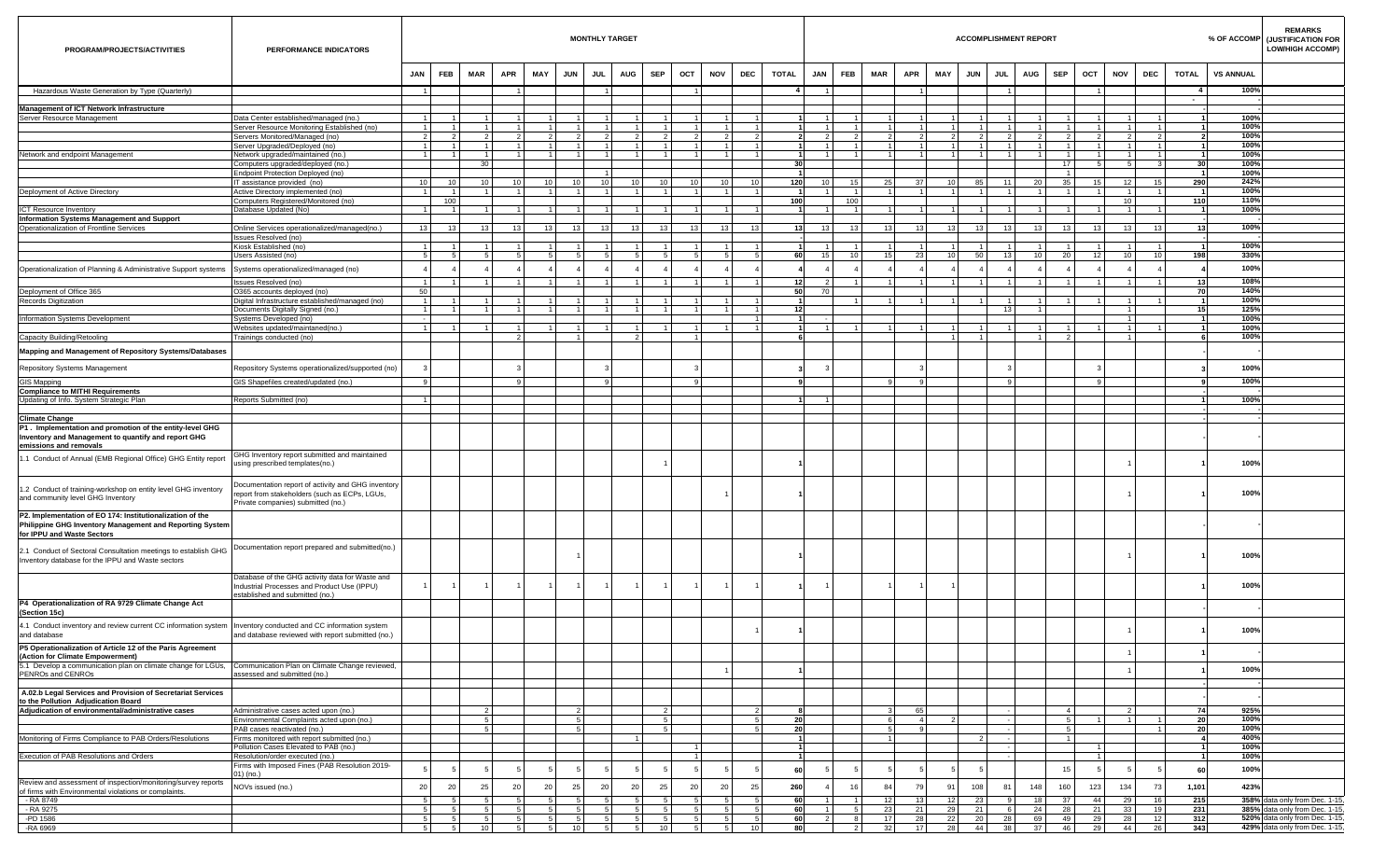| PROGRAM/PROJECTS/ACTIVITIES                                                                                                                                                                                                                                                                                                                                                                                     | PERFORMANCE INDICATORS                                             |                                  |                                  |                 |                      |                      |                             | <b>MONTHLY TARGET</b> |                      |                      |                             |                                                         |                             |                |                        |                 |            |                 |            |                 | <b>ACCOMPLISHMENT REPORT</b> |                |                |     |                      |                        |                       |                  | <b>REMARKS</b><br>% OF ACCOMP<br>(JUSTIFICATION FOR<br><b>LOW/HIGH ACCOMP)</b> |
|-----------------------------------------------------------------------------------------------------------------------------------------------------------------------------------------------------------------------------------------------------------------------------------------------------------------------------------------------------------------------------------------------------------------|--------------------------------------------------------------------|----------------------------------|----------------------------------|-----------------|----------------------|----------------------|-----------------------------|-----------------------|----------------------|----------------------|-----------------------------|---------------------------------------------------------|-----------------------------|----------------|------------------------|-----------------|------------|-----------------|------------|-----------------|------------------------------|----------------|----------------|-----|----------------------|------------------------|-----------------------|------------------|--------------------------------------------------------------------------------|
|                                                                                                                                                                                                                                                                                                                                                                                                                 |                                                                    | JAN<br>FEB                       |                                  | MAR             | APR                  | MAY                  | <b>JUN</b>                  | JUL                   | <b>AUG</b>           | SEP                  | OCT                         | NOV                                                     | DEC                         | TOTAL          | <b>JAN</b>             | <b>FEB</b>      | MAR        | <b>APR</b>      | MAY        | <b>JUN</b>      | JUL                          | <b>AUG</b>     | SEP            | ост |                      | NOV                    | DEC                   | TOTAL            | <b>VS ANNUAL</b>                                                               |
| - Toxic Chem<br>- Haz                                                                                                                                                                                                                                                                                                                                                                                           |                                                                    | 5                                | - 5                              |                 | -5                   |                      |                             | 5                     | -5                   | -5                   |                             | 5<br>-5                                                 | -5<br>5                     | 20<br>60       |                        | 2 <sup>1</sup>  | 32         | 17 <sup>1</sup> | 28         | -1<br>43        | 37                           | 34             | 46             |     | $\blacksquare$<br>28 | $\mathbf{1}$<br>43     | - 26                  | 336              | 35%<br>560% data only from Dec. 1-15,                                          |
| - RA 9003                                                                                                                                                                                                                                                                                                                                                                                                       |                                                                    |                                  |                                  |                 |                      |                      |                             |                       |                      |                      |                             |                                                         |                             |                |                        |                 |            |                 |            |                 |                              |                |                |     |                      |                        |                       |                  |                                                                                |
| <b>Issuance of Resolutions/orders</b>                                                                                                                                                                                                                                                                                                                                                                           | Resolution/order issued (no.)                                      | -5.                              | -51                              |                 | -51                  |                      | 5                           | -51                   | -51                  | -51                  | -51                         | -51                                                     | -51                         |                | 60                     | 10 <sup>1</sup> |            | -51             |            |                 |                              |                | 20             |     | - 51                 | -51                    |                       | 60               | 100%                                                                           |
| A.03 OPERATIONS                                                                                                                                                                                                                                                                                                                                                                                                 |                                                                    |                                  |                                  |                 |                      |                      |                             |                       |                      |                      |                             |                                                         |                             |                |                        |                 |            |                 |            |                 |                              |                |                |     |                      |                        |                       |                  |                                                                                |
| A.03.a Environmental Assessment & Protection Program                                                                                                                                                                                                                                                                                                                                                            |                                                                    |                                  |                                  |                 |                      |                      |                             |                       |                      |                      |                             |                                                         |                             |                |                        |                 |            |                 |            |                 |                              |                |                |     |                      |                        |                       |                  |                                                                                |
| A.03.a1 Environmental Pollution Research<br>Implementation of the Environmental Laboratory                                                                                                                                                                                                                                                                                                                      |                                                                    |                                  |                                  |                 |                      |                      |                             |                       |                      |                      |                             |                                                         |                             |                |                        |                 |            |                 |            |                 |                              |                |                |     |                      |                        |                       |                  |                                                                                |
| Recognition(ELR)Scheme<br>-Laboratory Assessment (Level 2) and Monitoring & Re-                                                                                                                                                                                                                                                                                                                                 | Laboratory assessed/monitored (no.)                                |                                  | $\overline{2}$                   |                 |                      |                      |                             |                       |                      |                      |                             |                                                         |                             |                |                        |                 |            |                 |            |                 |                              |                |                |     |                      |                        |                       |                  | 100%                                                                           |
| Assessment of Lab. (M/R)<br>-Cross audit of EMB Labs                                                                                                                                                                                                                                                                                                                                                            | Report prepared (no.)                                              |                                  |                                  |                 |                      |                      |                             |                       |                      |                      | $\mathbf{1}$                |                                                         |                             |                |                        |                 |            |                 |            |                 |                              |                |                |     |                      |                        |                       |                  | 100%                                                                           |
| -Promotion of ELR Scheme                                                                                                                                                                                                                                                                                                                                                                                        | ELR awareness seminar conducted (no)                               |                                  |                                  |                 |                      |                      |                             |                       |                      |                      |                             |                                                         |                             |                |                        |                 |            |                 |            |                 |                              |                |                |     |                      | $\overline{1}$         |                       | $\overline{1}$   | 100%                                                                           |
| Analysis of Samples                                                                                                                                                                                                                                                                                                                                                                                             | Samples analyzed (no.)                                             | 125                              | 125                              | 125             | 125                  | 125                  | 125                         | 125                   | 125                  | 125                  | 125                         | 125                                                     | 125                         | 1,500          | 111                    |                 | 400        | 171             | 218        | 238             | 146                          | 284            | 237            |     | 202                  | 199                    |                       | 2,206            | 147% no input for December du                                                  |
|                                                                                                                                                                                                                                                                                                                                                                                                                 | Results of samples determinations reported (no.)                   | 500                              | 500                              | 500             | 500                  | 500                  | 500                         | 500                   | 500                  | 500                  | 500                         | 500                                                     | 500                         | 6,000          | 552                    |                 | 2,291      | 789             | 1,256      | 1,319           | 760                          | 1,629          | 1,425          |     | 1,164                | 1,090                  |                       | 12,275           | 205% no input for December du                                                  |
| Establishment of analytical capability required for environmental<br>quality and compliance monitoring of the region                                                                                                                                                                                                                                                                                            | Parameters/analytical methods established (no.)                    |                                  |                                  |                 |                      |                      |                             |                       |                      |                      |                             |                                                         |                             |                |                        |                 |            |                 |            |                 |                              |                |                |     |                      |                        |                       |                  | 100%                                                                           |
|                                                                                                                                                                                                                                                                                                                                                                                                                 | Capacity enhanced (%)                                              |                                  |                                  |                 |                      |                      |                             |                       |                      |                      |                             |                                                         |                             |                |                        |                 |            |                 |            |                 |                              |                |                |     |                      |                        |                       |                  |                                                                                |
| Preparation of Laboratory Management System (LMS) documents LMS documents prepared (no.)                                                                                                                                                                                                                                                                                                                        |                                                                    |                                  |                                  |                 |                      |                      |                             |                       |                      |                      |                             |                                                         |                             |                |                        |                 |            |                 |            |                 |                              |                |                |     |                      |                        |                       |                  | 100%                                                                           |
| Calibration/Maintenance of Laboratory equipment                                                                                                                                                                                                                                                                                                                                                                 | Lab equipment calibrated/maintained (no.)                          |                                  |                                  |                 | $1 \vert$            |                      |                             |                       |                      |                      | 39 <sup>1</sup>             |                                                         |                             |                | 40                     |                 |            |                 |            |                 |                              |                |                |     |                      | 40                     |                       | 40               | 100%                                                                           |
| Attendance/Participation to Training/Workshop/Proficiency<br><b>Testing Exercises</b>                                                                                                                                                                                                                                                                                                                           |                                                                    |                                  |                                  |                 |                      |                      |                             |                       |                      |                      |                             |                                                         |                             |                |                        |                 |            |                 |            |                 |                              |                |                |     |                      |                        |                       |                  |                                                                                |
| - Proficiency testing exercise                                                                                                                                                                                                                                                                                                                                                                                  | parameters testing exercises participated (no.)                    |                                  |                                  |                 |                      |                      |                             |                       |                      |                      |                             | 11<br>$\overline{1}$                                    |                             |                |                        |                 |            |                 |            |                 |                              |                |                |     |                      |                        |                       |                  | 150%                                                                           |
| - Attendance to virtual trainings/ seminars organized by EMB<br>Central Office                                                                                                                                                                                                                                                                                                                                  | staff trained (no.)                                                |                                  | 2                                |                 |                      |                      |                             |                       |                      |                      |                             |                                                         |                             |                |                        |                 |            |                 |            |                 |                              |                |                |     |                      |                        |                       | 12               | 200%                                                                           |
|                                                                                                                                                                                                                                                                                                                                                                                                                 |                                                                    |                                  |                                  |                 |                      |                      |                             |                       |                      |                      |                             |                                                         |                             |                |                        |                 |            |                 |            |                 |                              |                |                |     |                      |                        |                       |                  |                                                                                |
| A.03.a2 Environmental Education and Partnership Building                                                                                                                                                                                                                                                                                                                                                        |                                                                    |                                  |                                  |                 |                      |                      |                             |                       |                      |                      |                             |                                                         |                             |                |                        |                 |            |                 |            |                 |                              |                |                |     |                      |                        |                       |                  |                                                                                |
| Phased Implementation of the National Environmental Education                                                                                                                                                                                                                                                                                                                                                   |                                                                    |                                  |                                  |                 |                      |                      |                             |                       |                      |                      |                             |                                                         |                             |                |                        |                 |            |                 |            |                 |                              |                |                |     |                      |                        |                       |                  |                                                                                |
| <b>Action Plan</b><br>I.Environmental Education in the Non-formal Sector                                                                                                                                                                                                                                                                                                                                        | Multi-stakeholder Events conducted with reports<br>submitted (no.) |                                  |                                  |                 |                      |                      | $\overline{2}$              |                       |                      | -3                   |                             | $\mathbf{3}$                                            |                             | 11             |                        |                 |            |                 |            | $\mathbf{3}$    |                              |                |                |     |                      |                        |                       | 11               | 100%                                                                           |
| celebrations (Zero Waste Month/World Water Day/Philippine<br>Water Week, Earth Day/Earth Month, World Environment<br>Day/Environment Month, National Clean Up Month, International<br>Day for the Preservation of the Ozone Layer, World<br>Environmental Health Day, International Lead Poisoning<br>Prevention Week, Clean Air Month, Climate Change<br>Consciousness Week, Environmental Awareness<br>Month) |                                                                    |                                  |                                  |                 |                      |                      | $\overline{2}$              |                       |                      | -3                   | 11                          | $\mathbf{3}$                                            |                             | $111$          | $\overline{1}$         |                 |            |                 |            | $\mathbf{3}$    |                              |                |                |     | $\overline{1}$       | $\overline{1}$         |                       | 11               | 100%                                                                           |
| - Production and dissemination of localized IEC Materials                                                                                                                                                                                                                                                                                                                                                       | IEC materials developed (no.)                                      |                                  |                                  |                 |                      |                      |                             |                       |                      |                      |                             |                                                         |                             |                |                        |                 |            |                 |            | -1              |                              |                |                |     |                      |                        |                       | -4               | 133%                                                                           |
|                                                                                                                                                                                                                                                                                                                                                                                                                 | Copies produced (no.)<br>Copies disseminated (no.)                 | 208<br>208                       | 208<br>208                       | 208<br>208      | 208<br>208           | 208<br>208           | 208<br>208                  | 208<br>208            |                      | 208 208<br>208 208   | 208                         | 208<br>208 208                                          | 208<br>208                  | 2,500<br>2,500 |                        |                 | 625<br>625 | 328             | 496<br>168 | 3,229<br>551    | 100                          |                | 253<br>153     |     | 150                  | 200                    | 250                   | 4,603<br>2,525   | 184%<br>101% data only from Dec. 1-15                                          |
| 2. Networking, Collaboration and Communication                                                                                                                                                                                                                                                                                                                                                                  |                                                                    |                                  |                                  |                 |                      |                      |                             |                       |                      |                      |                             |                                                         |                             |                |                        |                 |            |                 |            |                 |                              |                |                |     |                      |                        |                       |                  |                                                                                |
| - Youth involvement in Environmental Protection                                                                                                                                                                                                                                                                                                                                                                 | Youth activities conducted (no.)                                   |                                  |                                  |                 |                      |                      |                             |                       |                      |                      |                             |                                                         |                             |                |                        |                 |            |                 |            |                 |                              |                |                |     |                      |                        |                       |                  | 100%                                                                           |
| -Conduct of radio/TV programs/guestings/podcast<br>-Submission of photo releases to EMB Central Office for EMB                                                                                                                                                                                                                                                                                                  | Radio/TV guestings/podcast conducted (no.)                         |                                  |                                  |                 |                      |                      |                             |                       | 16                   |                      |                             |                                                         |                             | 16             |                        |                 |            |                 |            |                 | $\overline{1}$               | $\overline{a}$ | -5.1           |     | -3                   | -3                     |                       | 16               | 100%                                                                           |
| Website                                                                                                                                                                                                                                                                                                                                                                                                         | Photo releases submitted (no.)                                     | - 3                              | 3                                |                 |                      | 3                    | -3                          | 3                     |                      | -3                   |                             | -3                                                      | -3                          | 36             |                        | - 6             |            |                 |            | 8               | 5                            |                |                |     |                      |                        |                       | 56               | 156% no input for December du                                                  |
| -Updating and Maintenance of Regional Facebook Page                                                                                                                                                                                                                                                                                                                                                             | Regional Facebook page maintained/updated (no.)                    | 10                               | 10 <sup>1</sup>                  | 10              | 10                   | 10 <sup>1</sup>      | 10                          | 10                    | 10                   | 10                   | 10 <sup>1</sup>             | 10                                                      | 10                          | 120            | 19                     | 25              | 33         | 10              | 20         | 35              | 10                           | 12             | 32             |     | 21                   | 25                     |                       | 250              | 208% data only from Dec. 1-15,                                                 |
| 3. Preparation of Annual Regional State of Brown Environment 2020 Regional State of Brown Environment Report<br>Report                                                                                                                                                                                                                                                                                          | repared and submitted (no.)                                        |                                  |                                  |                 |                      |                      |                             |                       |                      |                      |                             |                                                         |                             |                |                        |                 |            |                 |            |                 |                              |                |                |     |                      |                        |                       |                  | 100%                                                                           |
| 4. Conduct of communication evaluation of IEC intervention                                                                                                                                                                                                                                                                                                                                                      | Accomplished survey forms submitted with statiscal                 |                                  |                                  |                 |                      |                      | 200                         |                       |                      |                      |                             |                                                         |                             | 200            |                        |                 |            |                 |            | 265             |                              |                |                |     |                      |                        |                       | 265              | 133%                                                                           |
| 5. Updating of EMB Regional website                                                                                                                                                                                                                                                                                                                                                                             | tabulation (no.)<br>Website content/links maintained/updated       | 10 <sup>1</sup>                  | 10                               | 10 <sup>1</sup> | 10 <sub>1</sub>      | 10                   | 10                          | 10                    | 10                   | 10                   | 10                          | 10                                                      | 10                          | 120            | 10                     | 10              | 10         | 10              | 12         | 12              | 10                           | 6              | 10             |     | 10                   | 10 <sup>1</sup>        | 10 <sup>1</sup>       | 120              | 100% data only from Dec. 1-15                                                  |
| 6. Conduct of webinar on Environmental Laws for DENR Offices                                                                                                                                                                                                                                                                                                                                                    | Webinar conducted (no.)                                            |                                  |                                  |                 |                      |                      |                             |                       |                      |                      |                             |                                                         |                             |                |                        |                 |            |                 |            | $\overline{1}$  |                              |                |                |     |                      |                        |                       |                  | 100%                                                                           |
| 7. Gathering of IEC data for EMB environmental statistics                                                                                                                                                                                                                                                                                                                                                       | Report submitted (no.)                                             | $\overline{1}$                   |                                  |                 | $\mathbf{1}$         |                      |                             | 1                     |                      |                      |                             | 1                                                       |                             |                | 11<br>$\frac{4}{ }$    |                 |            | 1 <sup>1</sup>  |            |                 |                              |                | $\overline{1}$ |     |                      |                        |                       | $\boldsymbol{A}$ | 100%                                                                           |
| 8.EMB Regional Champions on Environmental Management<br>(Game Changer Communities Award)                                                                                                                                                                                                                                                                                                                        | Regional nominees submitted (no.)                                  |                                  |                                  |                 |                      | $\mathbf{3}$         |                             |                       |                      |                      |                             |                                                         |                             |                |                        |                 |            |                 |            |                 |                              |                |                |     |                      |                        |                       |                  | 67%                                                                            |
| A.03.a3 Environmental Impact Assessment                                                                                                                                                                                                                                                                                                                                                                         |                                                                    |                                  |                                  |                 |                      |                      |                             |                       |                      |                      |                             |                                                         |                             |                |                        |                 |            |                 |            |                 |                              |                |                |     |                      |                        |                       |                  |                                                                                |
| <b>CLEARANCE AND PERMITTING</b>                                                                                                                                                                                                                                                                                                                                                                                 |                                                                    |                                  |                                  |                 |                      |                      |                             |                       |                      |                      |                             |                                                         |                             |                |                        |                 |            |                 |            |                 |                              |                |                |     |                      |                        |                       |                  |                                                                                |
| Issuance of ECC<br>Issuance of CNC - Category C & prior to 1982                                                                                                                                                                                                                                                                                                                                                 | ECC issued (no.)<br>CNC issued (no.)                               | - 22  <br>3 <sup>1</sup>         | $22 \mid$<br>3 <sup>1</sup>      | 22              | 23<br>4 <sup>1</sup> | 23<br>4 <sup>1</sup> | $23 \mid$<br>$\overline{a}$ | 23<br>4 <sup>1</sup>  | 23<br>3 <sup>1</sup> | 22<br>3 <sup>1</sup> | $22 \mid$<br>3 <sup>1</sup> | 22<br>3 <sup>1</sup>                                    | 22<br>3 <sup>1</sup>        | 269            | $32 \mid$<br>200<br>40 | 27<br>150       | 39<br>120  | 20 I<br>217     | 26<br>100  | 41  <br>75      | 24<br>280                    | 40<br>437      | 23<br>195      |     | 50<br>168            | 34<br>285              |                       | 356<br>2,227     | 132% no input for December du<br>5568% no input for December du                |
| Identification/Survey of projects operating without ECC                                                                                                                                                                                                                                                                                                                                                         | Projects surveyed with site inspection reports                     | 10                               | 10                               | 10              | 11                   | 11                   | 11                          | 11                    | 10 <sup>1</sup>      | 10                   | 10 <sup>1</sup>             | 10                                                      | 10                          | 124            |                        |                 | 15         |                 | 39         | 68              | 30                           |                | 35             |     |                      |                        |                       | 199              | 160% data only from Dec. 1-15,                                                 |
| Validation of issued ECC (cleansing)                                                                                                                                                                                                                                                                                                                                                                            | submitted (no.)                                                    |                                  |                                  |                 |                      |                      |                             |                       |                      |                      |                             |                                                         |                             | 30             |                        |                 |            |                 |            |                 |                              |                |                |     |                      |                        |                       |                  | 40% data only from Dec. 1-15,                                                  |
| Validation of CNC (Both Category C and Category D)                                                                                                                                                                                                                                                                                                                                                              | ECC cancelled (no.)<br>CNC validated with report submitted (no.)   | $\overline{2}$<br>$\overline{2}$ | $\overline{2}$<br>$\overline{2}$ |                 |                      |                      |                             | $\vert$ 3<br>3        |                      |                      |                             | $\overline{2}$<br>2 <sup>1</sup><br>2<br>$\overline{2}$ | $\vert$ 2<br>$\overline{2}$ | 30             |                        | $-4$            |            |                 | 40         | 122             | 31                           |                | 234            |     | 59                   | $\left  \right $<br>68 | 10 <sup>1</sup><br>27 | 12<br>591        | 1970% data only from Dec. 1-15,                                                |
|                                                                                                                                                                                                                                                                                                                                                                                                                 | CNC cancelled (no.)                                                | 2 <sub>1</sub>                   | 2 <sub>1</sub>                   | - 2             | 3 <sup>1</sup>       | 3                    | 3                           | 3 <sup>1</sup>        | - 3 I                | $\mathbf{3}$         |                             | $\overline{2}$<br>$\overline{2}$                        | 2 <sup>1</sup>              |                | 30                     |                 |            |                 |            | 17 <sup>1</sup> | $\sim$                       |                |                |     |                      |                        | 5 <sub>1</sub>        | 22               | 73% data only from Dec. 1-15,                                                  |
| <b>MONITORING AND ENFORCEMENT</b><br>Monitoring of Projects in compliance with ECC conditions and                                                                                                                                                                                                                                                                                                               |                                                                    |                                  |                                  |                 |                      |                      |                             |                       |                      |                      |                             |                                                         |                             |                |                        |                 |            |                 |            |                 |                              |                |                |     |                      |                        |                       |                  |                                                                                |
| EMP (ECPs)                                                                                                                                                                                                                                                                                                                                                                                                      | ECPs monitored with reports submitted (no.)                        |                                  | 2                                |                 |                      |                      |                             |                       |                      |                      |                             |                                                         |                             |                | 14                     |                 |            |                 |            |                 |                              |                |                |     |                      |                        |                       | 14               | 100% data only from Dec. 1-15,                                                 |
|                                                                                                                                                                                                                                                                                                                                                                                                                 | - Fund 101<br>- ERF                                                |                                  | $\overline{2}$                   |                 |                      |                      |                             | $\mathbf{1}$          | 2 <sup>1</sup>       |                      |                             | $\overline{1}$<br>1 <sup>1</sup>                        | $\overline{1}$              |                | 14<br>$\overline{2}$   | $\overline{1}$  |            |                 |            |                 |                              |                |                |     |                      |                        |                       | 14               | 100% data only from Dec. 1-15,                                                 |
| Site Validation/Investigations of ECPs                                                                                                                                                                                                                                                                                                                                                                          | ECPs validated/investigated with report submitted                  |                                  |                                  |                 |                      |                      |                             |                       |                      |                      |                             |                                                         |                             |                |                        |                 |            |                 |            |                 |                              |                |                |     |                      |                        |                       |                  | 150%                                                                           |
| (no.)                                                                                                                                                                                                                                                                                                                                                                                                           |                                                                    |                                  |                                  |                 |                      |                      |                             |                       |                      |                      |                             |                                                         |                             |                |                        |                 |            |                 |            |                 |                              |                |                |     |                      |                        |                       |                  |                                                                                |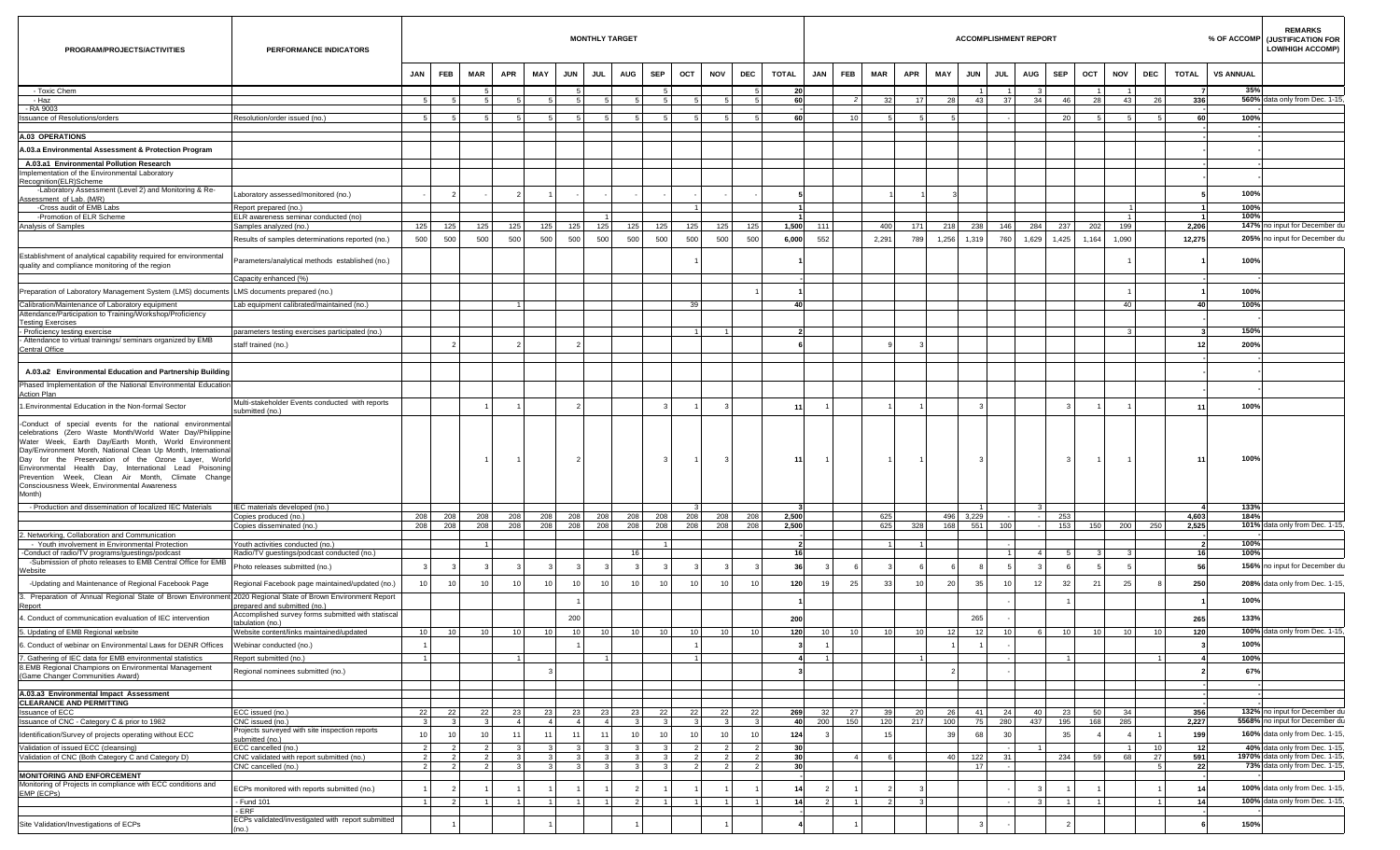| PROGRAM/PROJECTS/ACTIVITIES                                                                                                                                          | PERFORMANCE INDICATORS                                                                                                      |                       |            |                       |                       |                 |                       |          | <b>MONTHLY TARGET</b>       |                 |                                  |                 |           |              |            |                |                                  |                |                       |                       | <b>ACCOMPLISHMENT REPORT</b> |                       |                |                                 |          |                |                  | <b>REMARKS</b><br>% OF ACCOMP (JUSTIFICATION FOR<br><b>LOW/HIGH ACCOMP)</b> |
|----------------------------------------------------------------------------------------------------------------------------------------------------------------------|-----------------------------------------------------------------------------------------------------------------------------|-----------------------|------------|-----------------------|-----------------------|-----------------|-----------------------|----------|-----------------------------|-----------------|----------------------------------|-----------------|-----------|--------------|------------|----------------|----------------------------------|----------------|-----------------------|-----------------------|------------------------------|-----------------------|----------------|---------------------------------|----------|----------------|------------------|-----------------------------------------------------------------------------|
|                                                                                                                                                                      |                                                                                                                             | JAN                   | <b>FEB</b> | MAR                   | <b>APR</b>            | MAY             | <b>JUN</b>            | JUL      | AUG                         | <b>SEP</b>      | OCT                              | NOV             | DEC       | <b>TOTAL</b> | <b>JAN</b> | <b>FEB</b>     | MAR                              | APR<br>MAY     | <b>JUN</b>            | JUL                   | <b>AUG</b>                   | <b>SEP</b>            | OCT            | <b>NOV</b>                      | DEC      | TOTAL          | <b>VS ANNUAL</b> |                                                                             |
| Site Monitoring of Projects in compliance with ECC conditions and Non-ECPs monitored with compliance evaluation<br>EMP (Non-ECPs)                                    | reports (CER) submitted (no.)                                                                                               | 16                    | 16         | 17                    | 17                    | 17              | 17                    | 18       | 17                          | 17              | 16                               | 16              | 16        |              | 200        |                |                                  |                |                       |                       |                              | 106                   |                | 21                              |          | 127            | 64%              |                                                                             |
|                                                                                                                                                                      | - Fund 101                                                                                                                  | 16                    | 16         | 17                    | 17                    | 17 <sup>1</sup> | 17 <sup>1</sup>       | 18       | 17                          | 17 <sup>1</sup> | 16                               | 16              | 16        |              | 200        |                |                                  |                |                       |                       |                              | 106                   |                | 21                              |          | 127            | 64%              |                                                                             |
| Table Monitoring of Project per CMR received through online                                                                                                          | - ERF                                                                                                                       |                       |            |                       |                       |                 |                       |          |                             |                 |                                  |                 |           |              |            |                |                                  |                |                       |                       |                              |                       |                |                                 |          |                |                  |                                                                             |
| system (Non-ECPs)                                                                                                                                                    | Non-ECPs monitored with CER submitted (no.)                                                                                 | 45                    | 44         | 45                    | 45                    | 45              | 46                    | -45      | -44                         | 45              | 45                               | 45              | 45        |              | 539        | 15             | 40                               | 24             | 25<br>25              | 37                    | 138                          | 16                    | 9 <sup>.</sup> | 67                              |          | 497            |                  | 92% data only from Dec. 1-15,                                               |
|                                                                                                                                                                      | - Fund 101<br>- ERF                                                                                                         | 45                    | 44         | 45                    | 45                    | 45              | 46                    | 45       | 44                          | 45              | 45                               | 45              | 45        |              | 539        | 15             | 40<br>$\overline{3}$             | 24             | 25<br>25              | 37                    | 138                          | 16                    | 91             | 67                              | 16       | 497            |                  | 92% data only from Dec. 1-15                                                |
| <b>SUPPORT ACTIVITIES</b>                                                                                                                                            |                                                                                                                             |                       |            |                       |                       |                 |                       |          |                             |                 |                                  |                 |           |              |            |                |                                  |                |                       |                       |                              |                       |                |                                 |          |                |                  |                                                                             |
| Conduct of Programmatic EIA/SEA per river channels in                                                                                                                | Programmatic EIA/SEA report (no.)                                                                                           |                       |            |                       |                       |                 |                       |          |                             |                 |                                  |                 |           |              |            |                |                                  |                |                       |                       |                              |                       |                |                                 |          |                | 100%             |                                                                             |
| coordination with MGB, DPWH and Provincial Government                                                                                                                | Stakeholders trained (no.)                                                                                                  |                       | 50         |                       |                       |                 |                       |          | 50                          |                 |                                  |                 |           |              |            |                |                                  |                | 50                    |                       |                              |                       |                | 50                              |          |                |                  |                                                                             |
| Orientation on EIA Stakeholders                                                                                                                                      |                                                                                                                             |                       |            |                       |                       |                 | $\overline{1}$        |          |                             |                 |                                  | $\overline{1}$  |           |              | 100        | $\overline{1}$ |                                  |                |                       |                       |                              |                       |                |                                 |          | 100            | 100%             |                                                                             |
| Updating of EIA database                                                                                                                                             | EIA-IS database updated (no.)<br>MMT meetings participated as RP with report                                                | 11                    | $\vert$ 1  |                       |                       | $\overline{1}$  |                       | 11       | $\overline{1}$              |                 | 1 <sup>1</sup><br>11             |                 |           |              |            |                | $\overline{1}$<br>1 <sup>1</sup> |                |                       | 1 <sup>1</sup><br>11  | 11                           | $\overline{1}$        |                | $\overline{1}$                  |          |                | 100%             |                                                                             |
| Act as Resource Persons (RPs) in MMTs                                                                                                                                | submitted (no.)                                                                                                             |                       |            |                       |                       |                 |                       |          |                             |                 |                                  |                 |           |              |            |                |                                  |                |                       |                       |                              |                       |                |                                 |          |                | 100%             |                                                                             |
| Preparation of EIA Annual Report<br><b>Support to EIA IEC Activities</b>                                                                                             | Annual Report prepared and submitted (no.)<br>Support Provided to EIA IEC Activities (no.)                                  |                       |            |                       |                       |                 |                       |          |                             |                 |                                  |                 |           |              |            |                |                                  |                |                       |                       |                              |                       |                |                                 |          |                | 100%             |                                                                             |
| A.03.b Environmental Regulations and Pollution Control                                                                                                               |                                                                                                                             |                       |            |                       |                       |                 |                       |          |                             |                 |                                  |                 |           |              |            |                |                                  |                |                       |                       |                              |                       |                |                                 |          |                |                  |                                                                             |
| A.03.b1 Implementation of Clean Air Regulations                                                                                                                      |                                                                                                                             |                       |            |                       |                       |                 |                       |          |                             |                 |                                  |                 |           |              |            |                |                                  |                |                       |                       |                              |                       |                |                                 |          |                |                  |                                                                             |
| Clean Air Program                                                                                                                                                    |                                                                                                                             |                       |            |                       |                       |                 |                       |          |                             |                 |                                  |                 |           |              |            |                |                                  |                |                       |                       |                              |                       |                |                                 |          |                |                  |                                                                             |
| <b>CLEARANCE AND PERMITTING</b>                                                                                                                                      |                                                                                                                             |                       |            |                       |                       |                 |                       |          |                             |                 |                                  |                 |           |              |            |                |                                  |                |                       |                       |                              |                       |                |                                 |          |                |                  |                                                                             |
| Issuance of Permit to Operate                                                                                                                                        | Permit To Operate Issued (no.)                                                                                              | 56<br>11 <sup>1</sup> | 57<br>12   | 57<br>12 <sup>1</sup> | 60                    | 60              | 60<br>12 <sub>1</sub> | 60       | 60<br>12                    | 60              | 57<br>12                         | 57              | 57<br>12  |              | 701<br>143 |                | 48<br>44<br>27<br>22             | 56             | 37<br>13              | 70<br>$37 \mid$<br>22 | 41<br>13                     | 32<br>12 <sub>1</sub> | 37<br>19       | 31<br>19                        | 31       | 472<br>205     | 67%              |                                                                             |
|                                                                                                                                                                      | -New<br>-Renewal                                                                                                            | 45                    | 45         | 45                    | 12 <sub>1</sub><br>48 | 12<br>48        | 48                    | 12<br>48 | 48                          | 48              | 12<br>45                         | 12<br>45        | 45        |              | 558        |                | 21<br>22                         | 23<br>33       | 24                    | 15<br>48<br>22        | 28                           | 20 l                  | 18             | 12                              | 15<br>16 | 267            |                  | 143% pending PO; Dec. 15 onw<br>48% pending PO; Dec. 15 onw                 |
| Updating of Industrial Database                                                                                                                                      | Database updated (no)                                                                                                       | $\overline{1}$        | 11         |                       |                       | $\overline{1}$  | $\overline{1}$        |          | $1 \vert$<br>$\overline{1}$ |                 | $1 \vert$<br>$\overline{1}$      | $\overline{1}$  |           |              |            |                | $\overline{1}$<br>11             | $\blacksquare$ |                       | $\overline{1}$<br>11  | $\overline{1}$               | $\blacksquare$        |                | $\vert$ 1                       |          | $\overline{1}$ | 100%             |                                                                             |
| <b>MONITORING AND ENFORCEMENT</b>                                                                                                                                    | Air Quality Assessment Report submitted (no.)                                                                               |                       |            |                       |                       |                 |                       |          |                             |                 |                                  |                 |           |              |            |                |                                  |                |                       |                       |                              |                       |                |                                 |          |                |                  |                                                                             |
| Ambient Air Quality Monitoring                                                                                                                                       |                                                                                                                             |                       |            |                       |                       |                 |                       |          |                             |                 |                                  |                 |           |              |            |                |                                  |                |                       |                       |                              |                       |                |                                 |          |                | 100%             |                                                                             |
|                                                                                                                                                                      | -quarterly<br>-annual                                                                                                       | 11<br>$\overline{1}$  |            |                       |                       |                 |                       | -11      |                             |                 |                                  |                 |           |              |            |                |                                  |                |                       | $\overline{1}$        |                              |                       |                |                                 |          | -1             | 100%<br>100%     |                                                                             |
|                                                                                                                                                                      | Air Quality Sampling Station Operated and                                                                                   |                       |            |                       |                       |                 |                       |          |                             |                 |                                  |                 |           |              |            |                |                                  |                |                       |                       |                              |                       |                |                                 |          |                |                  |                                                                             |
|                                                                                                                                                                      | Maintained (automatic and/or manual) with report<br>submitted (no.)                                                         |                       |            |                       |                       |                 |                       |          |                             | -5              |                                  |                 |           |              |            |                |                                  |                |                       |                       |                              |                       |                |                                 |          |                |                  | 100% operational between Dec.                                               |
|                                                                                                                                                                      | Air Quality Sampling Station Upgraded (automatic                                                                            |                       |            |                       |                       |                 |                       |          |                             |                 |                                  |                 |           |              |            |                |                                  |                |                       |                       |                              |                       |                |                                 |          |                |                  |                                                                             |
|                                                                                                                                                                      | and/or manual) with report submitted (no.)                                                                                  |                       |            |                       |                       |                 |                       |          |                             |                 |                                  |                 |           |              |            |                |                                  |                |                       |                       |                              |                       |                |                                 |          |                | 100%             |                                                                             |
|                                                                                                                                                                      | AQM Equipment Calibrated with certificate (no.)                                                                             |                       |            |                       |                       |                 |                       |          |                             |                 |                                  |                 | $5 \vert$ |              |            |                |                                  |                |                       |                       |                              |                       |                |                                 |          |                | 100%             |                                                                             |
|                                                                                                                                                                      | -TSP                                                                                                                        |                       |            |                       |                       |                 |                       |          |                             |                 |                                  |                 | 2         |              |            |                |                                  |                |                       |                       |                              |                       |                | $\overline{2}$                  |          |                | 100%             |                                                                             |
|                                                                                                                                                                      | -PM10 (manual)<br>-PM10/2.5 (automatic/manual)                                                                              |                       |            |                       |                       |                 |                       |          |                             |                 |                                  | $-1$            | 2         |              |            |                |                                  |                |                       |                       |                              |                       |                | $\mathcal{P}$<br>1 <sup>1</sup> |          |                | 100%<br>100%     |                                                                             |
|                                                                                                                                                                      | -Gaseous Parameters (automatic/manual)                                                                                      |                       |            |                       |                       |                 |                       |          |                             |                 |                                  | $\sim 10^{-11}$ |           |              |            |                |                                  |                |                       |                       |                              |                       |                |                                 |          |                |                  |                                                                             |
| Operationalization of Airshed                                                                                                                                        | Airshed action plan updated and implemented with<br>report submitted (no.)                                                  |                       |            |                       |                       |                 |                       |          |                             |                 |                                  |                 |           |              |            |                |                                  |                |                       |                       |                              |                       |                |                                 |          |                | 100%             |                                                                             |
| Updating of Emission Inventory<br>(Stationary , Mobile and Areas Sources with Percentage (%)<br>Coverage of Total Universe per LGUs and GIS Spatial<br>Distribution) | Regional Emission Inventory Updated (no.)                                                                                   |                       |            |                       |                       |                 |                       |          |                             |                 |                                  |                 |           |              |            |                |                                  |                |                       |                       |                              |                       |                |                                 |          |                | 100%             |                                                                             |
| Pre-Designation of Attainment/non-attainment areas                                                                                                                   | Pre-designation of Attainment/Non-Attainment                                                                                |                       |            |                       |                       |                 |                       |          |                             |                 |                                  |                 |           |              |            |                |                                  |                |                       |                       |                              |                       |                |                                 |          |                | 100%             |                                                                             |
|                                                                                                                                                                      | Areas endorsed (no.)<br>Airshed Emission Inventory for Stationary , Mobile                                                  |                       |            |                       |                       |                 |                       |          |                             |                 |                                  |                 |           |              |            |                |                                  |                |                       |                       |                              |                       |                |                                 |          |                |                  |                                                                             |
|                                                                                                                                                                      | and Areas Sources within the Airshed prepared with<br>eport submitted (no.)                                                 |                       |            |                       |                       |                 |                       |          |                             |                 |                                  |                 |           |              |            |                |                                  |                |                       |                       |                              |                       |                |                                 |          |                | 100%             |                                                                             |
|                                                                                                                                                                      | Annual air quality monitoring data with 75% data<br>capture compiled, assessed and submitted                                |                       |            |                       |                       |                 |                       |          |                             |                 |                                  |                 |           |              |            |                |                                  |                |                       |                       |                              |                       |                |                                 |          |                | 100%             |                                                                             |
| Designation of Attainment/non-attainment Areas within the<br>Airshed                                                                                                 | Airshed dispersion modelling conducted (no.)                                                                                |                       |            |                       |                       |                 |                       |          |                             |                 |                                  |                 |           |              |            |                |                                  |                |                       |                       |                              |                       |                |                                 |          |                | $0\%$            |                                                                             |
| Policy/Progam/Project recommendation to GB                                                                                                                           | Policy/Program/Project formulated with approved                                                                             |                       |            |                       |                       |                 |                       |          |                             |                 |                                  |                 |           |              |            |                |                                  |                |                       |                       |                              |                       |                |                                 |          |                | 100%             |                                                                             |
| Identification of New Airshed                                                                                                                                        | esolutions (no.)<br>Report prepared and submitted (no.)                                                                     |                       |            |                       |                       |                 |                       |          |                             |                 |                                  |                 |           |              |            |                |                                  |                |                       |                       |                              |                       |                |                                 |          |                |                  |                                                                             |
| Assessment of Air Quality Management Fund (AQMF) utilization                                                                                                         | Quarterly physical and financial report submitted                                                                           |                       |            |                       |                       |                 |                       |          |                             |                 |                                  |                 |           |              |            |                |                                  |                |                       |                       |                              |                       |                |                                 |          |                | 100%             |                                                                             |
|                                                                                                                                                                      | Annual Airshed Status Report Prepared and                                                                                   |                       |            |                       |                       |                 |                       |          |                             |                 |                                  |                 |           |              |            |                |                                  |                |                       |                       |                              |                       |                |                                 |          |                |                  |                                                                             |
|                                                                                                                                                                      | submitted (no.)                                                                                                             |                       |            |                       |                       |                 |                       |          |                             |                 |                                  |                 |           |              |            |                |                                  |                |                       |                       |                              |                       |                |                                 |          |                | 100%             |                                                                             |
| Industrial Compliance Monitoring                                                                                                                                     | Firms monitored with report submitted (no.)                                                                                 | 98                    | 98         | 98                    | 99                    | 99              | 99                    | 99       | 99                          |                 | 99<br>98                         | 90              |           |              | 1,076      | 13             | 40<br>140                        | 29             | 35<br>108             | 26                    | 104                          | 106                   | 103            | 115                             | 22       | 841            |                  | 78% data only from Dec. 1-15,                                               |
|                                                                                                                                                                      | - no. of firms for site monitoring<br>- no. of firms for table monitoring                                                   | 39<br>59              | 39<br>59   | 39<br>59              | 39<br>60              | 39<br>60        | 39<br>60              | 39<br>60 | 39<br>60                    | 60              | 39<br>39<br>59                   | 35<br>55        |           |              | 425<br>651 | 13             | 40<br>140                        | 29             | 35<br>108             | 26                    | 104                          | 106                   | 103            | 115                             | 22       | 841            | 0%               | 129% data only from Dec. 1-15,                                              |
| Identification/survey of established firms/industries and                                                                                                            | Firms surveyed with reports submitted (no)                                                                                  | 21                    | 21         | 21                    | 21                    | 21              | 21                    | 21       | 21                          | 21              | 21                               | 21              |           |              | 231        |                |                                  | 115            | 53<br>64              | 26                    |                              | 67                    |                |                                 | -17      | 360            |                  | 156% data only from Dec. 1-15,                                              |
| commercial establishments operating without permits                                                                                                                  | No. of Firms Compliant to Standards with Report                                                                             |                       |            |                       |                       |                 |                       |          |                             |                 |                                  |                 |           |              |            |                |                                  |                |                       |                       |                              |                       |                |                                 |          |                |                  |                                                                             |
| CEMS and Regulatory Monitoring (Stack Sampling)                                                                                                                      | Submitted (no.)                                                                                                             |                       |            |                       |                       |                 |                       |          |                             | -5              |                                  |                 |           |              | 20         |                |                                  |                |                       | - 2                   |                              |                       |                |                                 |          | 18             |                  | 90% no input for December du                                                |
| Evaluation and Approval of Test Plan                                                                                                                                 | Test Plan Evaluated and Approved (no.)                                                                                      |                       | 5 5        | 5 <sup>1</sup>        | 5 <sup>1</sup>        | 5 <sup>1</sup>  | -51                   | 5        | -5                          |                 | 5 <sup>1</sup><br>5 <sup>5</sup> |                 | 5         |              | 60         | 5              | 10<br>10 <sup>1</sup>            | 10             | 10<br>10 <sup>1</sup> |                       |                              | 20                    |                | 5                               |          | 80 l           |                  | 133% no input for December du                                               |
| RATA/RAA/CGA monitoring of firms with CEMS and COMS                                                                                                                  | List of Firms with CEMS and COMS monitored with<br>Conducted Audits (RATA/CGA) vs Universe of<br>Firms with CEMS/COMS (no.) |                       |            |                       |                       |                 |                       | -5       |                             |                 | 5                                |                 |           |              | 20         |                |                                  |                |                       |                       |                              |                       |                | 19                              |          | 20             | 100%             |                                                                             |
|                                                                                                                                                                      | Firms with CEMS and COMS complied with online<br>submission based on DAO 2017-14 (no.)                                      |                       |            |                       |                       |                 |                       |          |                             |                 |                                  |                 |           |              |            |                |                                  |                |                       |                       |                              |                       |                |                                 |          |                | 100%             |                                                                             |
| Monitoring of Private Emission Testing Centers (PETCs)                                                                                                               | PETCs Monitored with reports submitted (no.)                                                                                | -4                    | 4 I        | $\mathbf{A}$          |                       |                 |                       |          |                             |                 | 4                                |                 |           |              | 42         |                | 16<br>10 <sup>1</sup>            |                |                       |                       |                              |                       |                |                                 |          | -39            |                  | 93% no input for December du                                                |
| <b>SUPPORT ACTIVITIES</b>                                                                                                                                            |                                                                                                                             |                       |            |                       |                       |                 |                       |          |                             |                 |                                  |                 |           |              |            |                |                                  |                |                       |                       |                              |                       |                |                                 |          |                |                  |                                                                             |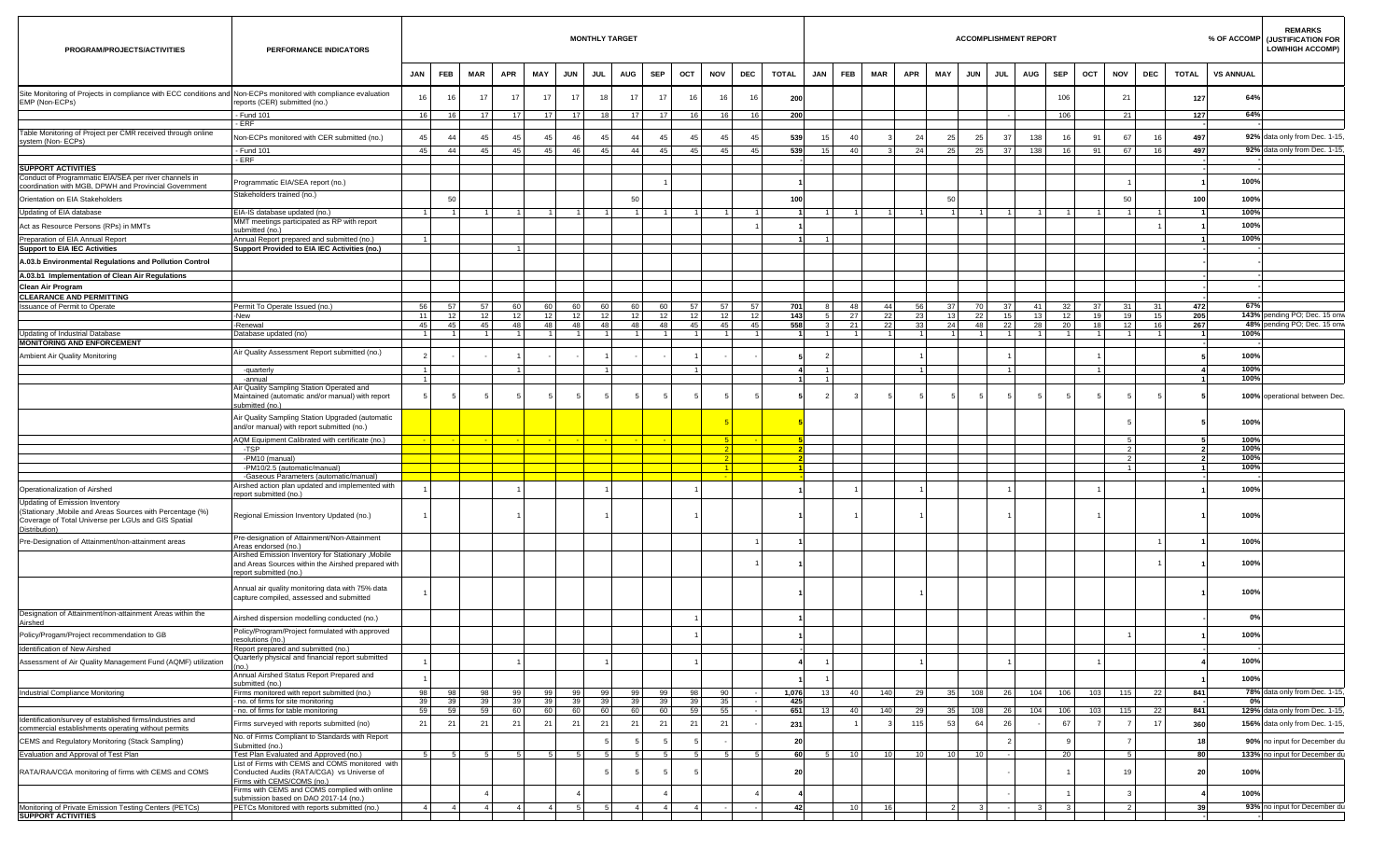| PROGRAM/PROJECTS/ACTIVITIES                                                                        | PERFORMANCE INDICATORS                                                                           |                      |                |                 |                 |                             |                 | <b>MONTHLY TARGET</b> |                 |                 |                |                |                                           |              |                |                         |                |                |            |                | <b>ACCOMPLISHMENT REPORT</b> |            |                                  |                 |                  |                 |            |                     | <b>REMARKS</b><br>% OF ACCOMP (JUSTIFICATION FOR<br><b>LOW/HIGH ACCOMP)</b> |
|----------------------------------------------------------------------------------------------------|--------------------------------------------------------------------------------------------------|----------------------|----------------|-----------------|-----------------|-----------------------------|-----------------|-----------------------|-----------------|-----------------|----------------|----------------|-------------------------------------------|--------------|----------------|-------------------------|----------------|----------------|------------|----------------|------------------------------|------------|----------------------------------|-----------------|------------------|-----------------|------------|---------------------|-----------------------------------------------------------------------------|
|                                                                                                    |                                                                                                  | JAN                  | <b>FEB</b>     | MAR             | <b>APR</b>      | MAY                         | <b>JUN</b>      | JUL                   | <b>AUG</b>      | <b>SEP</b>      | OCT            | <b>NOV</b>     | DEC                                       | <b>TOTAL</b> |                | JAN                     | <b>FEB</b>     | MAR            | APR<br>MAY | <b>JUN</b>     | JUL                          | <b>AUG</b> | <b>SEP</b>                       | OCT             | <b>NOV</b>       | DEC             | TOTAL      |                     | <b>VS ANNUAL</b>                                                            |
| Updating of Air Quality Database                                                                   | Quarterly Database Updated and Data Management<br>with Report Submitted (no.)                    |                      |                |                 |                 |                             |                 |                       |                 |                 |                |                |                                           |              |                |                         |                |                |            |                |                              |            |                                  |                 |                  |                 |            |                     | 100%                                                                        |
|                                                                                                    | Quarterly Database Updated and Data Management                                                   |                      |                |                 |                 |                             |                 |                       |                 |                 |                |                |                                           |              |                |                         |                |                |            |                |                              |            |                                  |                 |                  |                 |            |                     | 100%                                                                        |
| Capacity Building for Air Quality Monitoring                                                       | with Report Submitted (no.)<br>Capacity Building/Training conducted (no.)                        |                      |                |                 |                 |                             |                 |                       |                 |                 |                |                |                                           |              |                |                         |                |                |            |                |                              |            |                                  |                 |                  |                 |            |                     | 0%                                                                          |
| Preparation of the Regional Annual Air Quality Status Report                                       | Annual Regional Air Quality Status Report Prepared                                               |                      |                |                 |                 |                             |                 |                       |                 |                 |                |                |                                           |              |                |                         |                |                |            |                |                              |            |                                  |                 |                  |                 |            |                     | 100%                                                                        |
| <b>Support to Air IEC Activities</b>                                                               | and submitted (no.)<br>Support Provided to Air IEC Activities (no.)                              |                      |                |                 |                 |                             |                 |                       |                 |                 |                |                |                                           |              |                |                         |                |                |            |                |                              |            |                                  |                 |                  |                 |            |                     |                                                                             |
| A.03.b2 Implementation of Clean Water Regulations                                                  |                                                                                                  |                      |                |                 |                 |                             |                 |                       |                 |                 |                |                |                                           |              |                |                         |                |                |            |                |                              |            |                                  |                 |                  |                 |            |                     |                                                                             |
| Clean Water program                                                                                |                                                                                                  |                      |                |                 |                 |                             |                 |                       |                 |                 |                |                |                                           |              |                |                         |                |                |            |                |                              |            |                                  |                 |                  |                 |            |                     |                                                                             |
| <b>CLEARANCE AND PERMITTING</b>                                                                    |                                                                                                  |                      |                |                 |                 |                             |                 |                       |                 |                 |                |                |                                           |              |                |                         |                |                |            |                |                              |            |                                  |                 |                  |                 |            |                     |                                                                             |
| Issuance of Waste Water Discharge Permit                                                           | Waste Water Discharge Permit issued (no.)<br>(regardless of volume)                              | 12                   | 13             | 13 <sup>1</sup> | 13 <sup>1</sup> | 14                          | 14              | 14                    | 14              | 13              |                | 13             | 13<br>12                                  |              | 158            | 21                      | 34             | 35             | 32         | 21             | 45<br>38                     |            | 26<br>19                         | 26              | 32               | 25              | 354        |                     | 224%                                                                        |
|                                                                                                    | -New                                                                                             | 4                    | - 5            |                 |                 | -51<br>5                    | -51             |                       | -51             |                 |                |                | 5 <sub>1</sub><br>$\overline{4}$          |              | 58             | 18                      | 22             | 23             | 21         | $\overline{7}$ | 28<br>18                     |            | 14<br>15                         | 18 <sup>1</sup> | 22               | 14              | 220        |                     | 379% pending DP; Dec. 15 onw                                                |
|                                                                                                    | -Renewal                                                                                         | 8                    | -8             | -81             |                 | 8                           | 9<br>9          | -91                   | -91             |                 | -8 I           | -8             | 8<br>-8                                   |              | 100            | $\overline{\mathbf{3}}$ | 12             | 12             | $-11$      | 14             | 17 <sup>1</sup><br>20        |            | 12<br>4 <sup>1</sup>             | 8               | 10               | 11 <sup>1</sup> | 134        |                     | 134% pending DP; Dec. 15 onw                                                |
| PCO Accreditation                                                                                  | PCO Accredited (no.)<br>-New (Include Category A & B)                                            | 42<br>22             | 42<br>22       | 42<br>22        | 42<br>22        | 42<br>22                    | 42<br>22        | 42<br>22              | 42<br>22        | 22              | 42             | 42<br>22       | 40<br>40<br>20 <sub>1</sub><br>20         |              | 500<br>260     | 21                      | 31<br>11       | 45<br>41       | 40<br>129  | 25<br>20       | 101<br>34<br>15<br>26        |            | 36<br>107<br>24<br>64            | 63<br>43        | 69<br>51         |                 | 572<br>424 |                     | 114% no input for December du<br>163% no input for December du              |
|                                                                                                    | -Renewal (Include Category A & B)                                                                | 20                   | 20             | 20              | 20              | 20                          | 20 <sup>1</sup> | 20                    | 20              | 20              |                | 20             | 20<br>20                                  |              | 240            |                         | 20             | 4 <sup>1</sup> |            |                | 10<br>8                      |            | 12<br>43                         | 20              | 18               |                 | 148        |                     | 62% no input for December du                                                |
| <b>MONITORING AND ENFORCEMENT</b>                                                                  | Submission of PCO updated database (no.)                                                         | 1 <sup>1</sup>       | $\overline{1}$ | 11              | 11              | $\overline{1}$              | 11              | 11                    | 11              |                 | 11             | $\overline{1}$ | $\overline{1}$<br>$\overline{1}$          |              | 12             |                         | $\overline{1}$ | 1 <sup>1</sup> |            |                | $1 \vert$<br>11              |            | 11<br>$\overline{1}$             |                 | 1                |                 | 11         |                     | 92% no input for December du                                                |
| Ambient Water Quality Monitoring                                                                   | Waterbodies monitored (no.)                                                                      |                      |                |                 |                 |                             |                 |                       |                 |                 |                |                |                                           |              |                |                         |                |                |            |                |                              |            |                                  |                 |                  |                 |            |                     |                                                                             |
|                                                                                                    | - Priority waterbodies (no.)                                                                     | 4 <sup>1</sup>       | $\overline{4}$ |                 |                 | 4 <sup>1</sup><br>$\vert$ 4 | 4               | $\overline{4}$        | $4 \vert$       |                 | $\overline{4}$ | $\overline{4}$ | $\overline{4}$<br>$\overline{\mathbf{4}}$ |              |                | $\overline{4}$          | $\overline{4}$ | 4 <sup>1</sup> |            |                | $4 \mid$<br>$\overline{4}$   |            | $\overline{4}$<br>$\overline{4}$ |                 | $4 \overline{ }$ | $\overline{4}$  |            |                     | 100%                                                                        |
|                                                                                                    | - Other Water bodies (no.)<br>Priority Recreational waters (no.)                                 | 3                    |                | -6              |                 |                             | 6               |                       |                 |                 | - 6 I          |                | -6                                        |              |                |                         |                |                |            |                | - 6                          |            | 6<br>6                           |                 | 6                | 6               |            |                     | 100%<br>100%                                                                |
|                                                                                                    | - Other Recreational waters (no.)                                                                | $\overline{3}$       |                | -31             |                 | -3 L<br>$\mathbf{3}$        | 3 <sup>1</sup>  | $\mathbf{3}$          | $\mathbf{3}$    |                 | -3 I           |                | $\mathbf{3}$                              |              |                | $\mathbf{3}$            | $\mathbf{R}$   | $\mathbf{3}$   |            |                | $\mathbf{3}$<br>-3 I         |            | $\mathbf{R}$<br>$\mathbf{B}$     |                 | $\mathbf{3}$     | $\mathcal{R}$   |            |                     | 100%                                                                        |
|                                                                                                    | - Adopted esteros (no.) (outside WQMA)                                                           |                      |                |                 |                 |                             | $\overline{7}$  |                       |                 |                 | $\overline{7}$ |                |                                           |              |                |                         |                |                |            |                | $\overline{z}$               |            | $\overline{7}$                   |                 |                  |                 |            |                     | 100%                                                                        |
|                                                                                                    | Water Quality Assessment Report submitted (no.)                                                  |                      |                |                 |                 |                             |                 |                       |                 |                 |                |                |                                           |              |                |                         |                |                |            |                |                              |            |                                  |                 |                  |                 | 15         |                     | 88% no input for December du                                                |
|                                                                                                    | -monthly assessment                                                                              | - 1                  |                | - 1 1           |                 | 11<br>11                    | - 1 I           | 1 <sup>1</sup>        | -11             |                 | $\overline{1}$ |                | $\overline{1}$                            |              | -12            |                         |                | 2 I            |            |                | 11<br>11                     |            | 11<br>$\overline{1}$             |                 | - 1 I            |                 | -11        |                     | 92% no input for December du                                                |
|                                                                                                    | -quarterly assessment<br>-annual assessment                                                      | 11<br>$\overline{1}$ |                |                 | 1               |                             |                 |                       |                 |                 |                | $\overline{1}$ |                                           |              |                |                         |                |                |            |                | $\overline{1}$               |            |                                  |                 |                  |                 |            | $\overline{\bf{4}}$ | 100%<br>100%                                                                |
| Classification/re-classification of Water Bodies                                                   | Water bodies endorsed for classification (no.)                                                   |                      |                |                 |                 |                             |                 |                       |                 |                 |                |                |                                           |              |                |                         |                |                |            |                |                              |            |                                  |                 |                  |                 |            |                     | 0% no input for December du                                                 |
|                                                                                                    | Classified Water bodies reviewed for re-<br>classification (no.)                                 |                      |                |                 |                 |                             |                 |                       |                 |                 |                |                |                                           |              |                |                         |                |                |            |                |                              |            |                                  |                 |                  |                 |            |                     |                                                                             |
| Designation/Delineation of Water Quality Management Areas                                          | WQMA endorsed for designation (no.)                                                              |                      |                |                 |                 |                             |                 |                       |                 |                 |                |                |                                           |              |                |                         |                |                |            |                |                              |            |                                  |                 |                  |                 |            |                     | 100% Panglao WQMA just decli                                                |
| Operationalization of Water Quality Management Areas                                               | Implementation of WQMAs action plan monitored                                                    |                      |                |                 |                 |                             |                 |                       |                 |                 |                |                |                                           |              |                |                         |                |                |            |                |                              |            |                                  |                 |                  |                 |            |                     | 100%                                                                        |
|                                                                                                    | with report submitted (no.)<br>LGU assisted in the preparation of the Compliance<br>Scheme (no.  |                      |                |                 |                 |                             |                 |                       |                 |                 |                |                |                                           |              |                |                         |                |                |            |                |                              |            |                                  |                 |                  |                 |            |                     | 100%                                                                        |
|                                                                                                    | Implementation of LGU Compliance scheme                                                          |                      |                |                 |                 |                             |                 |                       |                 |                 |                |                |                                           |              |                |                         |                |                |            |                |                              |            |                                  |                 |                  |                 |            |                     | 100%                                                                        |
| Assessment of Pollution load (MC 2020-25)                                                          | monitored (no.)<br>Pollution load assessed (no.)                                                 |                      |                |                 |                 |                             |                 |                       |                 |                 |                |                |                                           |              |                |                         |                |                |            |                |                              |            |                                  |                 |                  |                 |            |                     | 100%                                                                        |
|                                                                                                    |                                                                                                  |                      |                |                 |                 |                             |                 |                       |                 |                 |                |                |                                           |              |                |                         |                |                |            |                |                              |            |                                  |                 |                  |                 |            |                     |                                                                             |
|                                                                                                    | Attainment or non-attainment areas identified (no.)                                              |                      |                |                 |                 |                             |                 |                       |                 |                 |                |                |                                           |              |                |                         |                |                |            |                |                              |            |                                  |                 |                  |                 |            |                     |                                                                             |
|                                                                                                    | Annual WQMAs Status Report Prepared and<br>submitted (no.)                                       |                      |                |                 |                 |                             |                 |                       |                 |                 |                |                |                                           |              |                |                         |                |                |            |                |                              |            |                                  |                 |                  |                 |            |                     | 100%                                                                        |
|                                                                                                    | Adopted Esteros assessed w/in WQMA (no.)                                                         |                      |                |                 |                 |                             | $\mathbf{A}$    |                       |                 |                 |                |                |                                           |              |                |                         |                | $\mathbf{A}$   |            |                |                              |            |                                  |                 |                  |                 |            |                     | 100%                                                                        |
| Compliance Monitoring of Establishments                                                            | Establishments monitored with reports<br>submitted(no.)                                          | 35                   | 35             | 36              | 37              | 37                          | 37              | 37                    | 37              | 36              |                | 35             | 35<br>26                                  |              | 423            | 11                      | 46             | 65             | 29         | 31             | 28                           | 74         |                                  | 34              | 30               | 27              | 382        |                     | 90% data only from Dec. 1-15,                                               |
|                                                                                                    | - no. of establishments for site monitoring                                                      | 9                    | 9              | -9              | 10 <sub>1</sub> | 10 <sup>1</sup>             | 10 <sup>1</sup> | 10 <sup>1</sup>       | 10 <sup>1</sup> |                 | $\mathsf{Q}$   |                | 9                                         |              | 104            |                         |                |                |            |                |                              |            |                                  |                 |                  |                 |            |                     | 0%                                                                          |
| Identification/survey of firms/industries and commercial                                           | - no. of establishments for table monitoring                                                     | 26                   | 26             | $27 \mid$       | 27              | 27                          | 27              | 27                    | 27              | 27 <sup>1</sup> |                | 26             | 26<br>26                                  |              | 319            | 11                      | 46             | 65             | 29         | 31             | 28<br>- 7 I                  |            | 74                               | 34              | 30 <sub>1</sub>  | 27              | 382        |                     | 120% data only from Dec. 1-15,                                              |
| establishments operating without permits                                                           | Firms surveyed with reports submitted (no)                                                       | 21                   | 21             | 22              | 22              | 22                          | 32              | 32                    | 22              | 22              |                | 22             | 10 <sup>1</sup>                           |              | 248            |                         |                | 27             | 110        | 65             | 74<br>31                     |            | 108                              | 24              | 33               | 21              | 501        |                     | 202% data only from Dec. 1-15,                                              |
| <b>SUPPORT ACTIVITIES</b>                                                                          | Database updated with certificate of completion                                                  |                      |                |                 |                 |                             |                 |                       |                 |                 |                |                |                                           |              |                |                         |                |                |            |                |                              |            |                                  |                 |                  |                 |            |                     |                                                                             |
| Updating of Water Quality Management Information System                                            | ubmitted(no                                                                                      |                      |                |                 |                 |                             |                 |                       |                 |                 |                |                |                                           |              |                |                         |                |                |            |                |                              |            |                                  |                 |                  |                 |            |                     | 100%                                                                        |
| Preparation of Annual Regional Water Quality Status report                                         | Annual Regional Water Quality Status Report<br>prepared and submitted (no.)                      |                      |                |                 |                 |                             |                 |                       |                 |                 |                |                |                                           |              |                |                         |                |                |            |                |                              |            |                                  |                 |                  |                 |            |                     | 100%                                                                        |
| Capacity Building for Water Quality Monitoring                                                     | Capacity Building/Training conducted (no.)                                                       |                      |                |                 |                 |                             |                 |                       |                 |                 |                |                |                                           |              |                |                         |                |                |            |                |                              |            |                                  |                 |                  |                 |            |                     |                                                                             |
| Manila Bay Rehabilitation Program (NCR, R3 and R4A)                                                |                                                                                                  |                      |                |                 |                 |                             |                 |                       |                 |                 |                |                |                                           |              |                |                         |                |                |            |                |                              |            |                                  |                 |                  |                 |            |                     |                                                                             |
| Preparation of Accomplishment Report                                                               | Accomplishment report submitted (no.)<br>-Quarterly report                                       |                      |                |                 |                 |                             |                 |                       |                 |                 |                |                |                                           |              |                |                         |                |                |            |                |                              |            |                                  |                 |                  |                 |            |                     |                                                                             |
|                                                                                                    | -Annual report                                                                                   |                      |                |                 |                 |                             |                 |                       |                 |                 |                |                |                                           |              |                |                         |                |                |            |                |                              |            |                                  |                 |                  |                 |            |                     |                                                                             |
| PEPP activities: Evaluation, Monitoring, Validation under<br>Track 1                               | Firms evaluated and endorsed (no.)                                                               |                      |                |                 |                 |                             |                 |                       |                 |                 |                |                |                                           |              |                |                         |                |                |            |                |                              |            |                                  |                 |                  |                 |            |                     |                                                                             |
| <b>Support to Water IEC Activities</b>                                                             | Support Provided to Water IEC Activities (no.)                                                   |                      |                |                 |                 |                             |                 |                       |                 |                 |                |                |                                           |              |                |                         |                |                |            |                |                              |            |                                  |                 |                  |                 |            |                     |                                                                             |
| A.03.b3 Implementation of Ecological Solid Waste                                                   |                                                                                                  |                      |                |                 |                 |                             |                 |                       |                 |                 |                |                |                                           |              |                |                         |                |                |            |                |                              |            |                                  |                 |                  |                 |            |                     |                                                                             |
| <b>Management Regulations</b><br>I. Provision of T.A. in the implementation of ESWM                | <b>LGUs assisted:</b>                                                                            |                      |                |                 |                 |                             |                 |                       |                 |                 |                |                |                                           |              |                |                         |                |                |            |                |                              |            |                                  |                 |                  |                 |            |                     |                                                                             |
| Review and Evaluation of 10-year SWM Plans                                                         | 10-year SWM plans evaluated and endorsed (no.)                                                   |                      | $\overline{4}$ |                 |                 |                             |                 |                       |                 |                 |                |                |                                           |              | 12             |                         |                |                |            |                | $\overline{2}$               |            |                                  |                 |                  |                 | -12        |                     | 100%                                                                        |
| Support to EMB Funded functional MRFs for increased waste<br>collection, segregation and diversion | Functional existing MRF supported with recorded<br>increase in waste collection, segregation and |                      |                |                 |                 |                             |                 |                       |                 |                 |                |                | $-40$                                     |              | 75             |                         |                |                |            |                | 36                           |            |                                  |                 |                  |                 | -44        |                     | 59% unavailable data due to ty                                              |
|                                                                                                    | diversion diversion (no.)<br>LGUs provided with Biowaste Shredders and                           |                      |                |                 |                 |                             |                 |                       |                 |                 |                |                |                                           |              |                |                         |                |                |            |                |                              |            |                                  |                 |                  |                 |            |                     |                                                                             |
| Provision of Biowaste Shredders and Composters                                                     | Composters (no.)                                                                                 |                      |                |                 |                 |                             |                 | 39                    |                 |                 |                |                |                                           |              | 3 <sub>5</sub> |                         |                |                |            |                | 39                           |            |                                  |                 |                  |                 | 39         |                     | 100%                                                                        |
| Site Assessment of Proposed SLF                                                                    | Site Assessment of Proposed SLF (no.)                                                            |                      |                |                 |                 |                             |                 |                       |                 |                 |                |                |                                           |              |                |                         |                |                |            |                | 11                           |            |                                  |                 |                  |                 | 10         |                     | 167%                                                                        |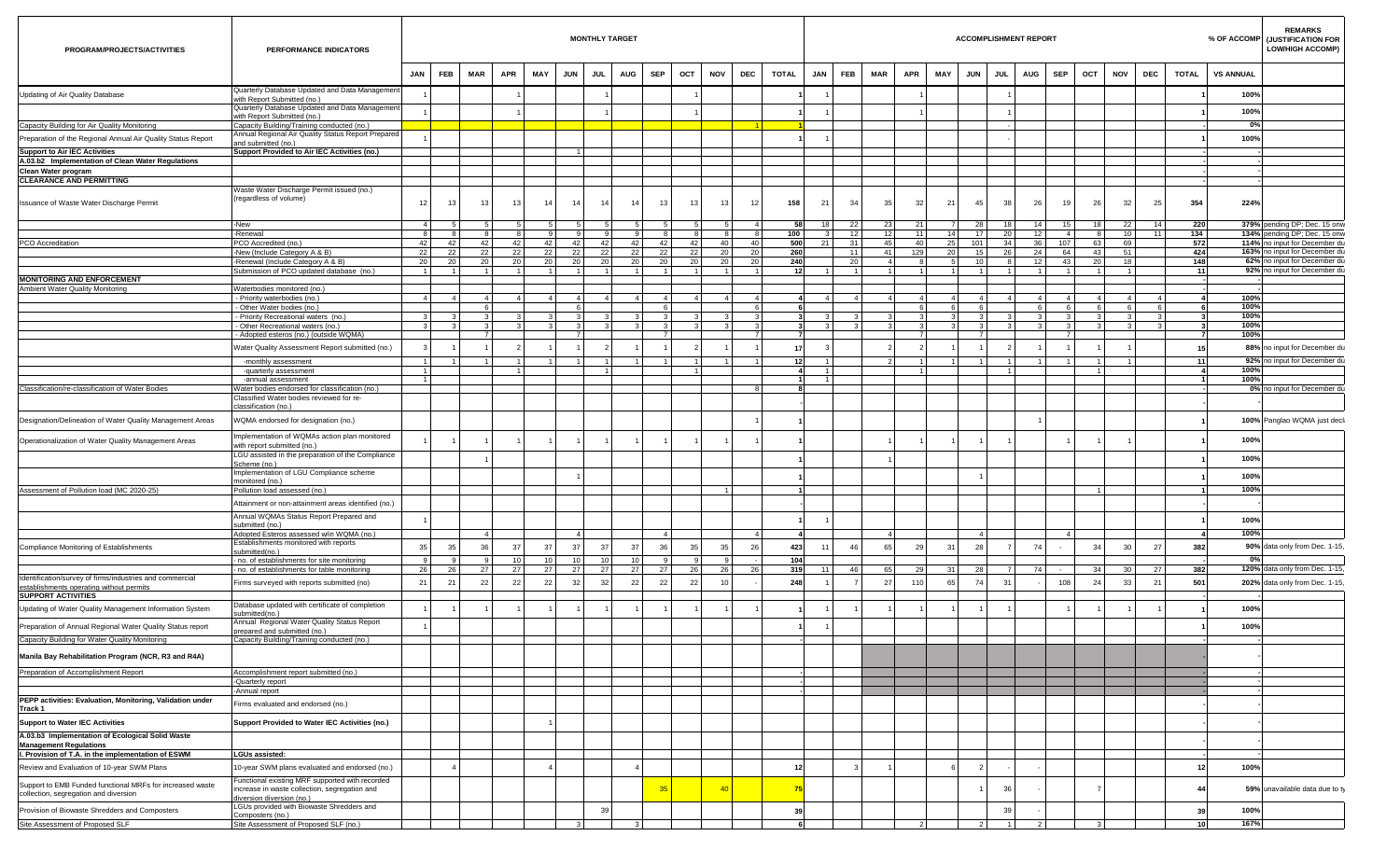| PROGRAM/PROJECTS/ACTIVITIES                                                                                                                                                                    | PERFORMANCE INDICATORS                                                                                                                                |                |                     |            |                                            |                         |                    | <b>MONTHLY TARGET</b> |                 |                 |              |                  |                |                        |                 |                                           |                 |                     |                 |                  | <b>ACCOMPLISHMENT REPORT</b> |                 |            |            |            |                |                |                  | <b>REMARKS</b><br>% OF ACCOMP (JUSTIFICATION FOR<br><b>LOW/HIGH ACCOMP)</b> |
|------------------------------------------------------------------------------------------------------------------------------------------------------------------------------------------------|-------------------------------------------------------------------------------------------------------------------------------------------------------|----------------|---------------------|------------|--------------------------------------------|-------------------------|--------------------|-----------------------|-----------------|-----------------|--------------|------------------|----------------|------------------------|-----------------|-------------------------------------------|-----------------|---------------------|-----------------|------------------|------------------------------|-----------------|------------|------------|------------|----------------|----------------|------------------|-----------------------------------------------------------------------------|
|                                                                                                                                                                                                |                                                                                                                                                       | JAN            | FEB                 | <b>MAR</b> | <b>APR</b>                                 | MAY                     | <b>JUN</b>         | JUL                   | <b>AUG</b>      | <b>SEP</b>      | OCT          | <b>NOV</b>       | <b>DEC</b>     | <b>TOTAL</b>           | JAN FEB         |                                           | <b>MAR</b>      | <b>APR</b>          | <b>MAY</b>      | <b>JUN</b>       | <b>JUL</b>                   | <b>AUG</b>      | <b>SEP</b> | OCT        | <b>NOV</b> | DEC            | <b>TOTAL</b>   | <b>VS ANNUAL</b> |                                                                             |
| Design of Assigned SLF Category                                                                                                                                                                | Input in the Design of Assigned SLF Cateogry (no.)                                                                                                    |                |                     |            |                                            |                         |                    |                       |                 |                 |              |                  |                |                        |                 |                                           |                 |                     |                 |                  |                              |                 |            |            |            |                |                |                  |                                                                             |
|                                                                                                                                                                                                | Feasibility Study on 4 SLF Sites for LGU clustering                                                                                                   |                |                     |            |                                            |                         |                    |                       |                 |                 |              |                  |                |                        |                 |                                           |                 |                     |                 |                  |                              |                 |            |            |            |                |                | 0%               |                                                                             |
| Monitoring of Approved Solid Waste Management Plans                                                                                                                                            |                                                                                                                                                       |                |                     |            |                                            |                         |                    |                       |                 |                 |              |                  |                |                        |                 |                                           |                 |                     |                 |                  |                              |                 |            |            |            |                |                |                  |                                                                             |
| Compliance Monitoring on the implementation of the approved<br>Ten-year SWM Plan                                                                                                               | Ten-year SWM Plan monitored and assessed (no.)                                                                                                        |                | $-10$               |            |                                            | 10                      |                    | $-10$                 | 10              | $-10$           |              |                  |                | 75                     |                 | 10                                        | 12              |                     |                 |                  |                              |                 | $\cdot$ 1  | 12         |            |                | 74             |                  | 99% unavailable data due to ty                                              |
| III. Monitoring of Funded Programs                                                                                                                                                             | EMB Funded Closure and Rehabilitation of                                                                                                              |                |                     |            |                                            |                         |                    |                       |                 |                 |              |                  |                |                        |                 |                                           |                 |                     |                 |                  |                              |                 |            |            |            |                |                |                  |                                                                             |
| -Compliance Monitoring and assessment of the EMB Funded<br>Closure and Rehabilitation Activities CY 2016-2018                                                                                  | Dumpsites monitored and assessed with report<br>submitted(no.)                                                                                        |                |                     |            |                                            |                         |                    |                       |                 |                 |              |                  |                |                        |                 |                                           |                 |                     |                 |                  |                              |                 |            |            |            |                |                | 100%             |                                                                             |
| -Compliance Monitoring and capacitation of EMB Funded MRFs<br>FY2012-2019) and LGU Funded MRFs to achieve required waste monitored and assisted technically to achieve<br>diversion            | <b>EMB Funded Materials Recovery Facilities</b><br>required waste diversion with report submitted (no.)                                               |                |                     |            | 10 <sup>1</sup><br>10                      | 12                      | 12 <sub>1</sub>    | 12 <sub>1</sub>       | 12 <sub>1</sub> | 12 <sub>1</sub> | 10           | 10               |                | 118                    | 11              | - 7 I                                     | 11              | 16                  | 18              | $\overline{7}$   |                              | 15 <sup>1</sup> | 17         |            | 2          |                | 116            |                  | 98% data from Dec. 1-15 only                                                |
|                                                                                                                                                                                                | LGU Funded Materials Recovery Facilities<br>monitored and assisted technically to achieve<br>required waste diversion with report submitted (no.)     |                |                     |            |                                            |                         |                    |                       |                 |                 |              | 11               |                | $\mathbf{A}\mathbf{A}$ |                 | $\mathbf{3}$                              |                 |                     |                 | $\overline{4}$   |                              |                 | 16         |            |            |                | 50             |                  | 114% unavailable data due to ty                                             |
| Environmental Compliance Monitoring of Sanitary Landfill<br>Operation                                                                                                                          | Environmental Compliance of Sanitary Landfill<br>Operation Monitored with report submitted (no.)                                                      |                |                     |            |                                            | 2                       | $\overline{2}$     |                       | $\overline{2}$  | $\overline{2}$  |              |                  |                | 15                     |                 |                                           |                 |                     |                 |                  |                              |                 |            |            |            |                |                |                  | 107% unavailable data due to ty                                             |
| Closure of all Open Dumpsites                                                                                                                                                                  | Closure of all Open Dumpsites (no.)                                                                                                                   |                |                     |            | 25                                         |                         |                    |                       |                 |                 |              |                  |                | 25                     |                 |                                           | 24              |                     |                 |                  |                              |                 |            |            |            |                | 27             | 108%             |                                                                             |
| IV. Monitoring and assessment of status of implementation of<br>GUs provided with SWM machineries and equipment                                                                                | Status of Implementation of LGUs Provided with<br>Plastic Moulder, Shredders and Composters<br>monitored and assessed with reports submitted<br>(no.) |                |                     |            |                                            |                         |                    |                       |                 |                 |              |                  |                |                        |                 |                                           |                 |                     |                 |                  |                              |                 |            |            |            |                |                |                  |                                                                             |
| <b>Support Activities</b>                                                                                                                                                                      |                                                                                                                                                       |                |                     |            |                                            |                         |                    |                       |                 |                 |              |                  |                |                        |                 |                                           |                 |                     |                 |                  |                              |                 |            |            |            |                |                |                  |                                                                             |
| Solid Waste Educators and Enforcement Program (SWEEP)                                                                                                                                          |                                                                                                                                                       |                |                     |            |                                            |                         |                    |                       |                 |                 |              |                  |                |                        |                 |                                           |                 |                     |                 |                  |                              |                 |            |            |            |                |                |                  |                                                                             |
| Strengthening of the DENR PENROs and CENROs in support to<br>DAO 2018-18                                                                                                                       | Solid Waste Enforcers and Educators Team-<br>Environmental Monitoring Officers (SWEET-EnMos)<br>deployed (no.)                                        | 15             | 15                  |            | 32<br>32                                   | 32                      | 32                 | 32                    | 32              | 32              | -32          | 32               | 32             | 32                     | 15              | 15                                        | 15              | 15                  | 15 <sup>1</sup> | 27               | 27                           | 27              | 27         | 27         | 27         | $\mathcal{L}$  | 27             | 84%              |                                                                             |
| Mobilization of EnMOs in Facilitating the Clean Up of Unclean<br>Sites Monitored; Assistance in the Monitoring and Inspection of<br>Disposal sites, MRFs and implementation of 10-Yr SWM Plans | Quarterly consolidated matrix report submitted (no.)                                                                                                  |                |                     |            |                                            |                         |                    |                       |                 |                 |              |                  |                |                        | $\overline{1}$  |                                           |                 |                     |                 |                  |                              |                 |            |            |            |                |                | 100%             |                                                                             |
|                                                                                                                                                                                                | Unclean sites monitored (no.)<br>Clean up of unclean sites facilitated (no.)<br>Sewage Treatment Plants monitored (no.)                               | 75<br>75       | 75<br>75            |            | 160<br>160<br>160<br>160                   |                         | 160 160<br>160 160 | 160<br>160            | 160<br>160      | 160<br>160      | 160<br>160   | 160<br>160<br>11 | 160<br>160     | 1,750<br>1,750<br>11   | 75<br>75        | 75<br>75                                  | 75<br>75        | 75<br>75            |                 | 75 135<br>75 135 | 185<br>185                   | 135<br>135      | 440<br>440 | 200<br>200 | 135<br>135 |                | 1,605<br>1,605 | 0%               | 92% unavailable data due to ty<br>92% unavailable data due to ty            |
| Partnership with DENR RPAO on Information Awareness<br>Campaign on ESWM                                                                                                                        | Information Awareness Campaign on ESWM<br>Implemented in Partnership with DENR RPAO (no.)                                                             |                |                     |            |                                            |                         |                    |                       |                 |                 |              |                  |                |                        |                 |                                           |                 |                     |                 |                  |                              |                 |            |            |            |                |                | 100%             |                                                                             |
| Support to the Regional Ecology Centers (RECs)                                                                                                                                                 | IEC Activities (Print/TriMedia/Radio or Broadcast,<br>Clean-up Acitivities); convening of RECs                                                        |                |                     |            |                                            |                         |                    |                       |                 |                 |              |                  |                |                        |                 |                                           |                 |                     |                 |                  |                              |                 |            |            |            |                |                | 100%             |                                                                             |
| Jpdating of ESWM Database                                                                                                                                                                      | Regional ESWM Database maintained and<br>harmonized with National ESWM Database (no.)                                                                 |                |                     |            |                                            | $\overline{1}$          | $\overline{1}$     | $\overline{1}$        |                 |                 |              |                  |                |                        | $\blacksquare$  |                                           |                 |                     |                 |                  |                              |                 |            |            |            |                |                | 100%             |                                                                             |
| Preparation of Annual ESWM Status Report                                                                                                                                                       | Regional 2021 ESWM Status Report with Waste<br>Diversion Data prepared and submitted to EMB<br>Central Office (no.)                                   |                |                     |            |                                            |                         |                    |                       |                 |                 |              |                  |                |                        |                 |                                           |                 |                     |                 |                  |                              |                 |            |            |            |                |                |                  | 0% unavailable data due to ty                                               |
| A.03.b4 Implementation of Toxic Substances and Hazardous<br><b>Waste Management Regulations</b>                                                                                                |                                                                                                                                                       |                |                     |            |                                            |                         |                    |                       |                 |                 |              |                  |                |                        |                 |                                           |                 |                     |                 |                  |                              |                 |            |            |            |                |                |                  |                                                                             |
| A.03.b4.a Toxic Substances Management<br><b>CLEARANCE AND PERMITTING</b>                                                                                                                       |                                                                                                                                                       |                |                     |            |                                            |                         |                    |                       |                 |                 |              |                  |                |                        |                 |                                           |                 |                     |                 |                  |                              |                 |            |            |            |                |                |                  |                                                                             |
| Issuance of SQI clearance                                                                                                                                                                      | SQI Clearance issued (no.)                                                                                                                            | 18             | 18                  |            | 18 I<br>18                                 | 18                      | 18 <sup>1</sup>    | 18                    | 18              | 18              | 18           | 18               | 18             | 220                    | 30 <sup>1</sup> | 23                                        | 30 <sup>1</sup> | 10 <sup>1</sup>     | 21              | 45               | 32                           | 28              | 31         | 42         | 45         |                | 337            |                  | 153% no input for December du                                               |
| Registration of Industries under Chemical Control Order (CCO)<br>-Mercury and mercury compounds<br>-Cyanide and cyanide compouds<br>-Asbestos and<br>-PCBs.                                    | CCO Registration Certifcate issued (no.)                                                                                                              | $1 \vert$      | 3 <sup>1</sup>      |            | $\blacksquare$<br>$\vert$ 1                | $\overline{\mathbf{3}}$ | $\overline{1}$     | $\blacksquare$ 1      | $3^{\circ}$     | $\overline{1}$  | $\vert$ 2    | $1 \vert$        | $\overline{1}$ | 19                     |                 |                                           |                 |                     |                 | 11               | $\mathbf{3}$                 | $\sim$          |            |            |            |                |                |                  | 26% no input for December du                                                |
| mportation Clearance under CCOs<br>-Mercury and Mercury Compounds<br>-Cyanide and Cyanide Compounds<br>-Asbestos                                                                               | CCO Importation Clearance issued (no.)                                                                                                                | $\mathbf{3}$   | $\mathbf{3}$        |            | $\sim$ 4                                   |                         | $\overline{4}$     | 4 <sup>1</sup>        | 4               | $\overline{4}$  | $\mathbf{3}$ | 3 <sup>1</sup>   | - 3            | 43                     |                 | 5                                         |                 |                     |                 | 6                | - 3                          | 2               |            |            |            |                | 31             |                  | 72% no input for December du                                                |
| Clearance for ODS Chemical Dealers                                                                                                                                                             | Clearances Issued (no.)                                                                                                                               |                |                     |            |                                            |                         |                    |                       |                 |                 |              |                  |                |                        |                 | $\overline{1}$                            |                 |                     |                 |                  |                              |                 |            |            |            |                |                |                  | 100% no input for December du                                               |
| Approval of PCB Management Plans                                                                                                                                                               | PCB Management Plan approved (no.)                                                                                                                    |                |                     |            |                                            |                         |                    |                       |                 |                 |              |                  |                |                        |                 |                                           |                 |                     |                 |                  |                              |                 |            |            |            |                |                |                  | $\overline{\phantom{a}}$                                                    |
| <b>MONITORING AND ENFORCEMENT</b>                                                                                                                                                              |                                                                                                                                                       |                |                     |            |                                            |                         |                    |                       |                 |                 |              |                  |                |                        |                 |                                           |                 |                     |                 |                  |                              |                 |            |            |            |                |                |                  |                                                                             |
| Chemical Management monitoring of Industries (CCO<br>Registration and Importation Clearance SQI, PCL and new<br>chemicals)                                                                     | Firms monitored with reports submitted (no.)                                                                                                          |                |                     |            |                                            | 12                      | 10 <sup>1</sup>    | 10 <sub>1</sub>       | 10 <sub>1</sub> |                 |              |                  |                | 82                     |                 | $\sqrt{5}$                                | 19              |                     |                 |                  |                              | 24              |            |            |            |                | 74             |                  | 90% data from Dec. 1-15 only                                                |
|                                                                                                                                                                                                | Firms CCO registered monitored (no.)<br>Firms with issued SQI monitored (no.)                                                                         | 4 <sup>1</sup> | $\overline{2}$<br>5 |            | $\overline{2}$<br>$\overline{2}$<br>5<br>5 | $\overline{2}$<br>10    | 10                 | 10                    | 10              | 5               | 5            | 5                |                | 74                     |                 | $\overline{2}$<br>$\overline{\mathbf{3}}$ | 19              | 6<br>$\overline{2}$ | $\overline{4}$  | $3 \mid$         |                              | 24              |            |            | - 71       | $\overline{2}$ | 64             | 113%             | 86% data from Dec. 1-15 only                                                |
|                                                                                                                                                                                                | Firms with PCL Compliance Certificate/PCL                                                                                                             |                |                     |            |                                            |                         |                    |                       |                 |                 |              |                  |                |                        |                 |                                           |                 |                     |                 |                  |                              |                 |            |            |            |                |                |                  |                                                                             |
|                                                                                                                                                                                                | Exemption certificate monitored (no.)<br>Firms with issued PMPIN Compliance Certificate                                                               |                |                     |            |                                            |                         |                    |                       |                 |                 |              |                  |                |                        |                 |                                           |                 |                     |                 |                  |                              |                 |            |            |            |                |                |                  |                                                                             |
| Monitoring/validation of Phase-out of PCB as stated in the of<br>approved PCB Management Plans                                                                                                 | monitored (no.)<br>PCB Management Plan implementation<br>monitored/validated with report submitted (no.)                                              |                |                     |            |                                            |                         |                    |                       |                 |                 |              |                  |                |                        |                 |                                           |                 |                     |                 |                  |                              |                 |            |            |            |                |                | 133%             |                                                                             |
|                                                                                                                                                                                                | Firms with phased-out PCB monitored with report<br>submitted (no.)                                                                                    |                |                     |            |                                            |                         |                    |                       |                 |                 |              |                  |                |                        |                 |                                           |                 |                     |                 |                  |                              |                 |            |            |            |                |                | 0%               |                                                                             |